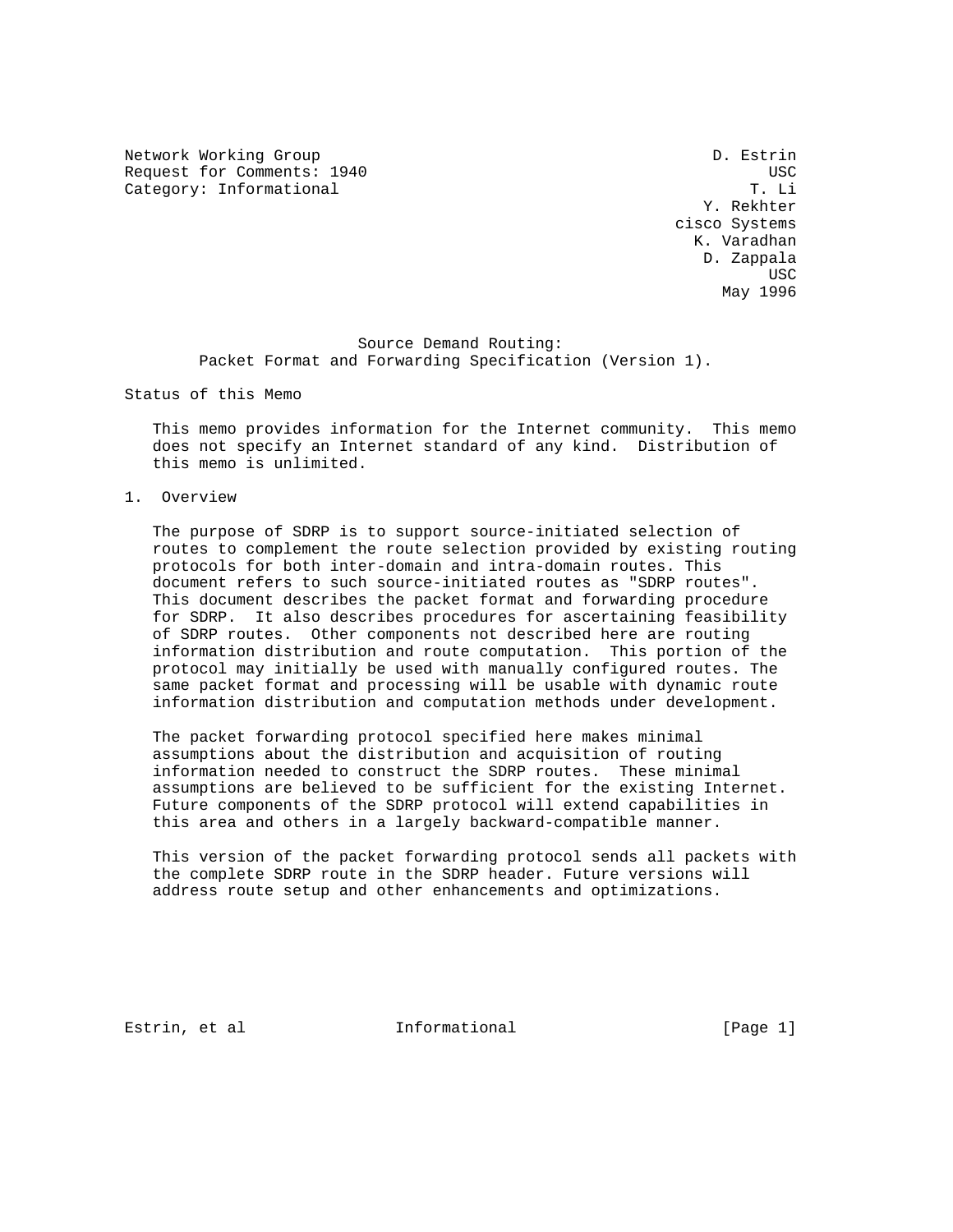# 2. Model of operations

 An Internet can be viewed as a collection of routing domains interconnected by means of common subnetworks, and Border Routers (BRs) attached to these subnetworks. A routing domain itself may be composed of further subnetworks, routers interconnecting these subnetworks, and hosts. This document assumes that there is some type of routing present within the routing domain, but it does not assume that this intra-domain routing is coordinated or even consistent.

 For the purposes of this discussion, a BR belongs to only one domain. A pair of BRs, each belonging to a different domain, but attached to a common subnetwork, form an inter-domain connection. By definition, packets that traverse multiple domains must traverse BRs of these domains. Note that a single physical router may act as multiple BRs for the purposes of this model.

 A pair of domains is said to be adjacent if there is at least one pair of BRs, one in each domain, that form an inter-domain connection.

 Each domain has a globally unique identifier, called a Domain Identifier (DI). All the BRs within a domain need to know the DI assigned to the domain. Management of the DI space is outside the scope of this document. This document assumes that Autonomous System (AS) numbers are used as DIs. A domain path (or simply path) refers to a list of DIs such as might be taken from a BGP AS path [1, 2, 3] or an IDRP RD path [4]. We refer to a route as the combination of a network address and domain paths. The network addresses are represented by NLRI (Network Layer Reachability Information) as described in [3].

 This document assumes that the routing domains are congruent to the autonomous systems. Thus, within the content of this document, the terms autonomous system and routing domain can be used interchangeably.

 An application residing at a source host inside a domain, communicates with a destination host at another domain. An intermediate router in the path from the source host to the destination host may decide to forward the packet using SDRP. It can do this by encapsulating the entire IP packet from the source host in an SDRP packet. The router that does this encapsulation is called the "encapsulating router."

Estrin, et al informational informational [Page 2]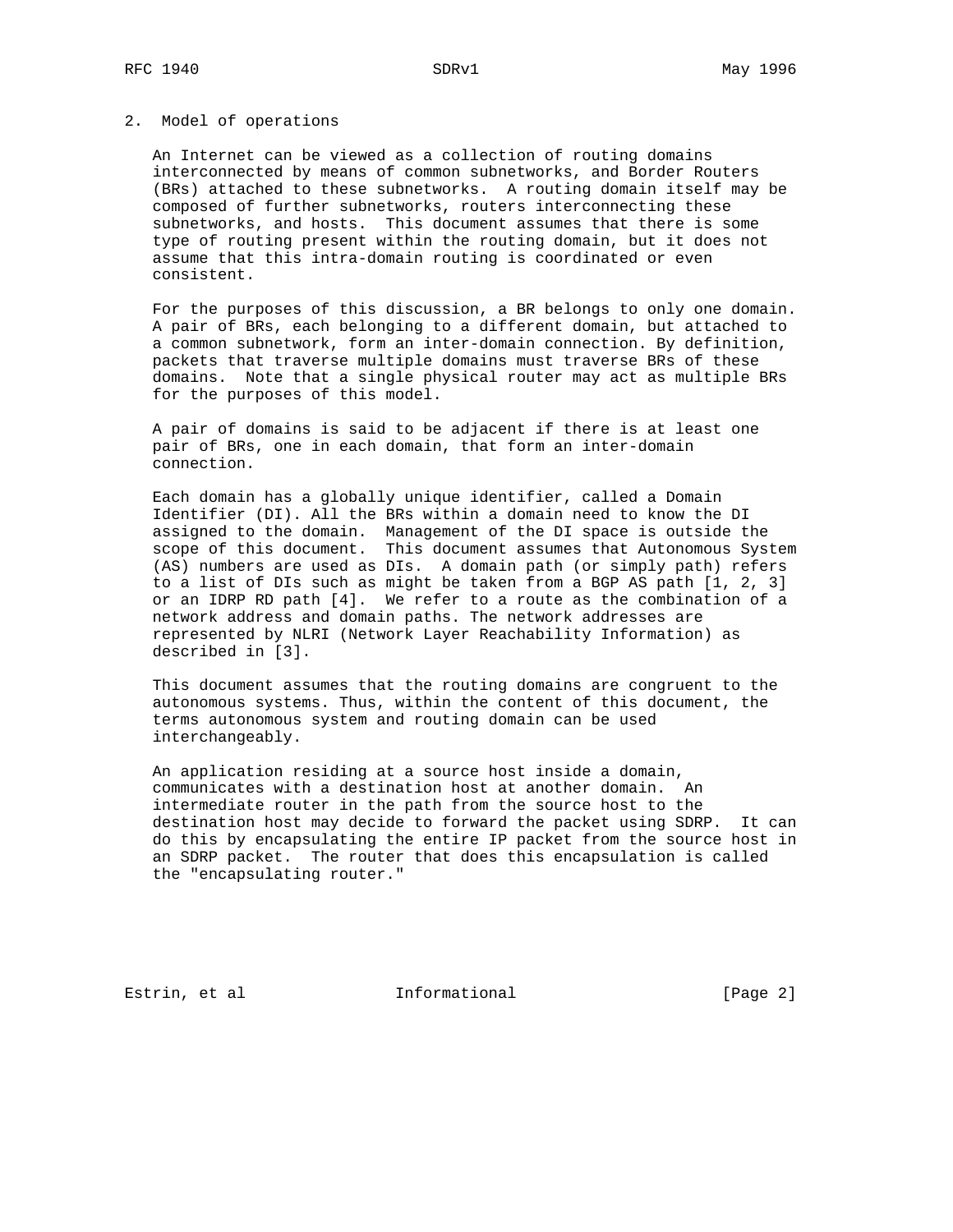#### 2.1 SDRP routes

 A component in an SDRP route is either a DI (AS number) or an IP address. Thus, an SDRP route is defined as a sequence of domains and routers, syntactically expressed as a sequence of DIs and IP addresses. Thus an SDRP route is a collection of source routed hops.

 Each component of the SDRP route is called a "hop." The packet traverses each component of the SDRP route exactly once. When a router corresponding to one of the components of the SDRP route receives the packet from a router corresponding to the previous component of the SDRP route, the router will process the packet according to the SDRP forwarding rules in this packet. The next component of the SDRP route that this router will forward the packet to, is called the "next hop," with respect to this router and component of the SDRP route.

 An SDRP hop can either be a "strict" source routed hop, or a "loose" source routed hop. A strict source route hop is one in which, if the next hop specified is a DI, refers to an immediately adjacent domain, and the packet will be forwarded directly to a route within the domain; if the next hop specified is an IP address, refers to an immediately adjacent router on a common subnetwork. Any other kind of a source route hop is a loose source route hop.

 A route is a "strict source route" if the current hop being executed is processed as a strict source route hop. Likewise, a route is a "loose source route" if the current hop being executed is processed as a loose source route hop.

 It is assumed that each BR participates in the intra-domain routing protocol(s) (IGPs) of the domain to which the BR belongs. Thus, a BR may forward a packet to any other BR in its own domain using intra-domain routing procedures. Forwarding a packet between two BRs that form an inter-domain connection requires neither intra-domain nor the inter-domain routing procedures (an inter-domain connection is a common Layer 2 subnetwork).

 It is also assumed that all routers participate in the intra domain routing protocol(s) (IGPs) of the domain to which they belong.

 While SDRP does not require that all domains have a common network layer protocol, all the BRs in the domains along a given SDRP route are required to support a common network layer. This document specifies SDRP operations when that common network layer

Estrin, et al informational informational [Page 3]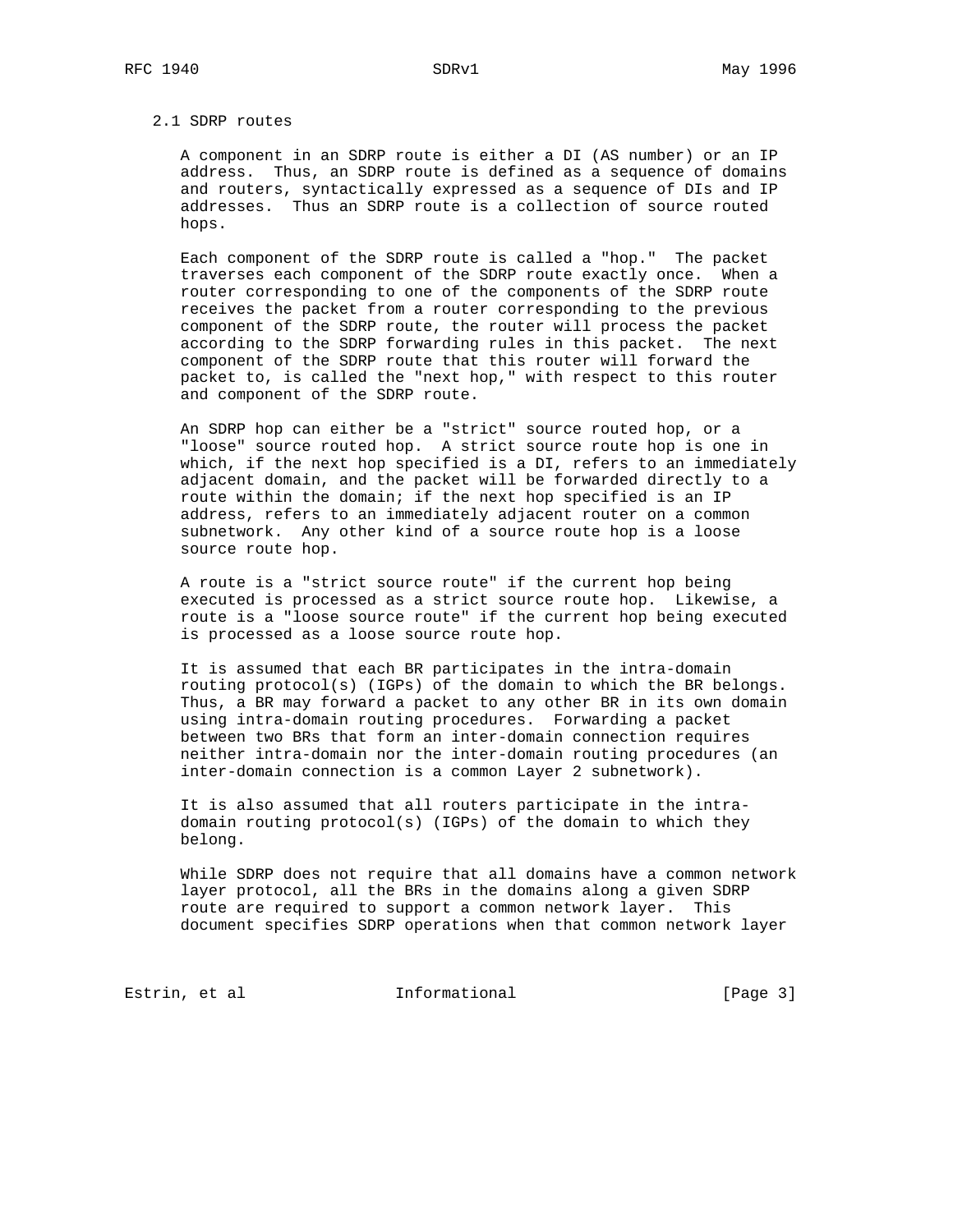protocol is IP ([5]).

 While this document requires all the BRs to support IP, the document does not preclude a BR from additionally supporting other network layer protocols as well (e.g., CLNP, IPX, AppleTalk). If a BR supports multiple network layers, then for the purposes of this model, the BR must maintain multiple Forwarding Information Bases (FIBs), one per network layer.

2.2 SDRP encapsulation

 Forwarding an IP packet along an SDRP route is accomplished by encapsulating the entire packet in an SDRP packet. An SDRP packet consists of the SDRP header followed by the SDRP data. The SDRP header carries the SDRP route constructed by the domain that originated the SDRP packet. The SDRP data carries the original packet that the source domain decided to forward via SDRP.

 An SDRP packet is carried across domains as the data portion of an IP packet with protocol number 42.

 This document refers to the IP header of a packet that carries an SDRP packet as the delivery IP header (or just the delivery header). This document refers to the packet carried as SDRP data s the payload packet, and the IP header of the payload packet is the payload header.

Thus, an SDRP Packet can be represented as follows:

| Delivery header<br>(IP header) | SDRP header   SDRP data | (Payload packet) |
|--------------------------------|-------------------------|------------------|
|                                |                         |                  |
|                                |                         |                  |

 Each SDRP route may have an MTU associated with it. An MTU of an SDRP route is defined as the maximum length of the payload packet that can be carried without fragmentation of an SDRP packet. This means that the SDRP MTU as seen by the transport layer and applications above the transport layer is the actual link MTU less the length of the Delivery and SDRP headers. Procedures for MTU discovery are specified in Section 9.

2.3 D-FIB

 It is assumed that a BR participates in either BGP or IDRP. A BR participating in SDRP augments its FIBs with a D-FIB that contains routes to domains. A route to a domain is a triplet <DI, Next- Hop, NLRI>, where DI depicts a destination domain, Next-Hop

Estrin, et al informational informational [Page 4]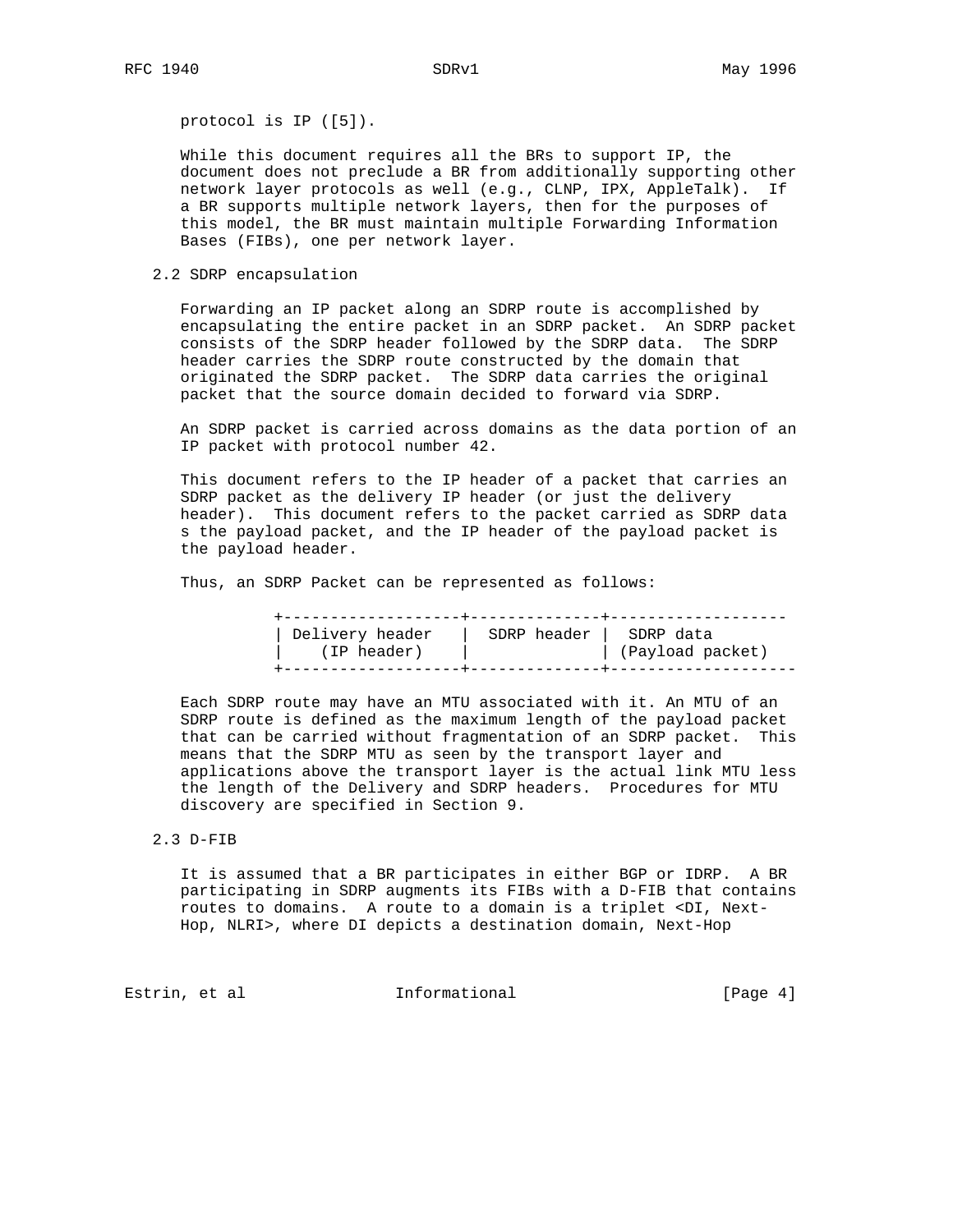depicts the IP address of the next-hop BR, and NLRI depicts the set of reachable destinations within the destination domain. D- FIBs are constructed based on the information obtained from either BGP, IDRP, or configuration information.

 An SDRP packet is forwarded across multiple domains by utilizing the forwarding databases (both FIBs and D-FIBs) maintained by the BRs.

 The operational status of SDRP routes is monitored via passive (Error Reporting) and active (Route Probing) mechanisms. The Error Reporting mechanism provides the originator of the SDRP route with a failure notification. The Probing mechanism provides the originator of the SDRP route with confirmation of a route's feasibility.

3. SDRP Packet format

 The total length of an SDRP packet (header plus data) can be determined from the information carried in the delivery IP header. The length of the payload packet can be determined from the total length of an SDRP packet and the length of its SDRP Header.

The following describes the format of an SDRP packet.

 $0$  1 2 3 0 1 2 3 4 5 6 7 8 9 0 1 2 3 4 5 6 7 8 9 0 1 2 3 4 5 6 7 8 9 0 1 +-+-+-+-+-+-+-+-+-+-+-+-+-+-+-+-+-+-+-+-+-+-+-+-+-+-+-+-+-+-+-+-+ | Ver |D|S|P| | Hop Count |SourceProtoType| Payload Type | +-+-+-+-+-+-+-+-+-+-+-+-+-+-+-+-+-+-+-+-+-+-+-+-+-+-+-+-+-+-+-+-+ Source Route Identifier +-+-+-+-+-+-+-+-+-+-+-+-+-+-+-+-+-+-+-+-+-+-+-+-+-+-+-+-+-+-+-+-+ Target Router +-+-+-+-+-+-+-+-+-+-+-+-+-+-+-+-+-+-+-+-+-+-+-+-+-+-+-+-+-+-+-+-+ | Prefix | Prefix | Prefix | Prefix | Prefix | Prefix | Prefix | Prefix | Prefix | Prefix | Prefix | Prefix | Prefix | Prefix | Prefix | Prefix | Prefix | Prefix | Prefix | Prefix | Prefix | Prefix | Prefix | Prefix | Pref +-+-+-+-+-+-+-+-+-+-+-+-+-+-+-+-+-+-+-+-+-+-+-+-+-+-+-+-+-+-+-+-+ | PrefixLength | Notification |SrcRouteLength | NextHopPtr | +-+-+-+-+-+-+-+-+-+-+-+-+-+-+-+-+-+-+-+-+-+-+-+-+-+-+-+-+-+-+-+-+ Source Route ... +-+-+-+-+-+-+-+-+-+-+-+-+-+-+-+-+-+-+-+-+-+-+-+-+-+-+-+-+-+-+-+-+ | Payload .... +-+-+-+-+-+-+-+-+-+-+-+-+-+-+-+-+-+-+-+-+-+-+-+-+-+-+-+-+-+-+-+-+

Version and Flags (1 octet)

 The SDRP version number and control flags are coded in the first octet. Bit 0 is the most significant bit, bit 7 is the least significant bit.

Estrin, et al informational informational [Page 5]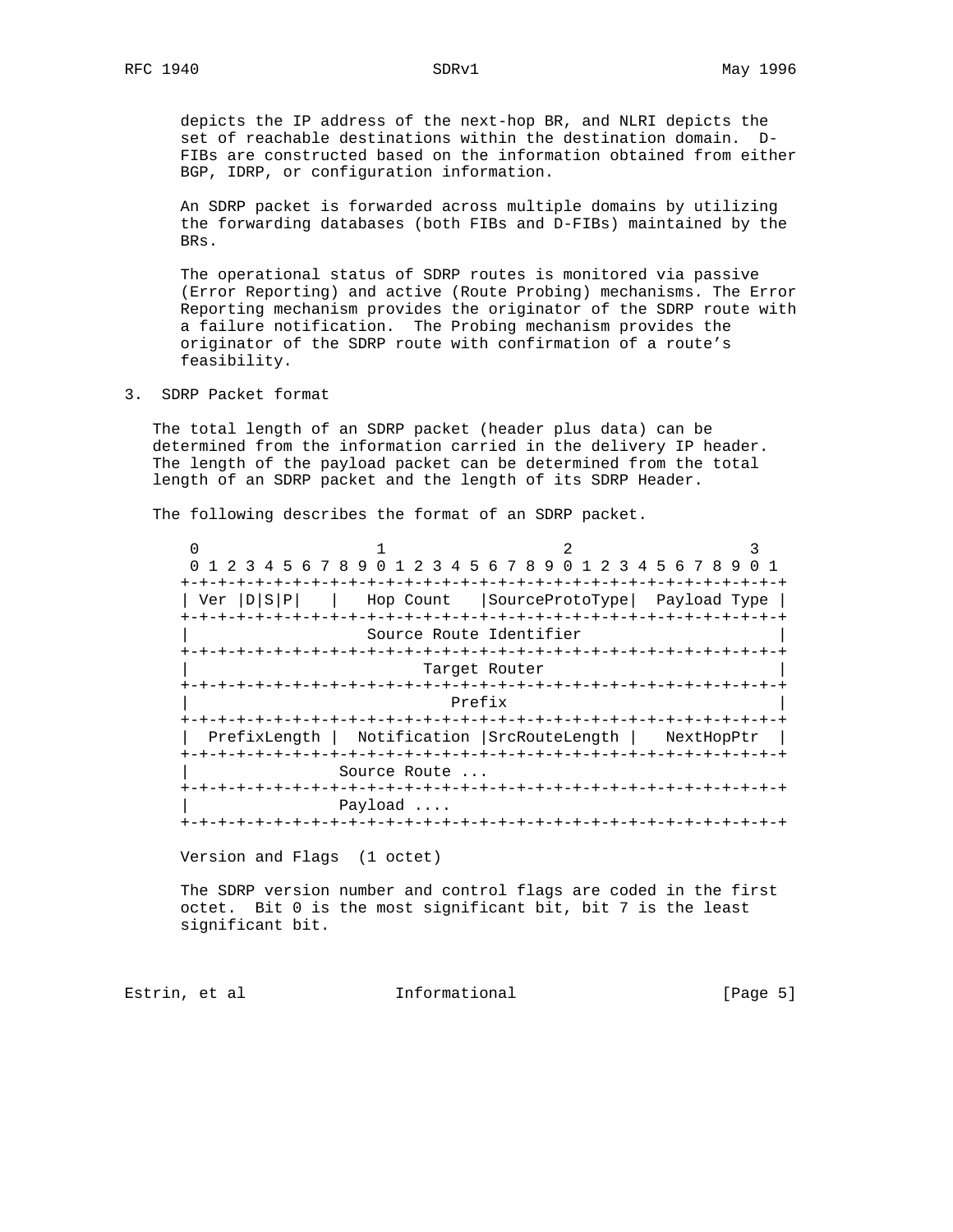Version (bits 0 through 2)

 The first three bits contain the Version field indicating the version number of the protocol. The value of this field is set to 1.

Flags (bits 3 through 7)

Data packet/Control packet (bit 3)

If the bit is set to 1, then the packet carries data.

Otherwise, the packet carries control information.

Loose/Strict Source Route (bit 4)

 The Loose/Strict Source Route indicator is used when making a forwarding decision (see Section 5.2). If this bit is set to 1, it indicates that the next hop is a Strict Source Route Hop. If this bit is set to 0, it indicates that the next hop is a Loose Source Route.

Probe Indicator (bit 5)

 The Probe Indicator is used by the originator of the route to request verification of the route's feasibility (see Sections 4 and 7.1). If this bit is set to 1, it indicates that the originator is probing the route. This bit should always be set to 0 for control packets.

Hop Count (1 octet)

 The Hop Count field carries the maximum number of routers an SDRP data packet may traverse. It is decremented by 1 as an SDRP data packet traverses a router which forwards the packet using SDRP forwarding. Once the Hop Count field reaches the value of 0, the router should discard the data packet and generate a control packet (see Section 5.2.6). A router that receives a packet with a Hop Count value of 0 should discard the data packet, and generate a control packet (see Section 5.2.6).

Source Route Protocol Type (1 octet)

 The Source Route Protocol Type fields indicates the type of information that appears in the source route. The value 1 in this field indicates that the contents of the source route are as described in this document and indicates an Explicit Source

Estrin, et al informational [Page 6]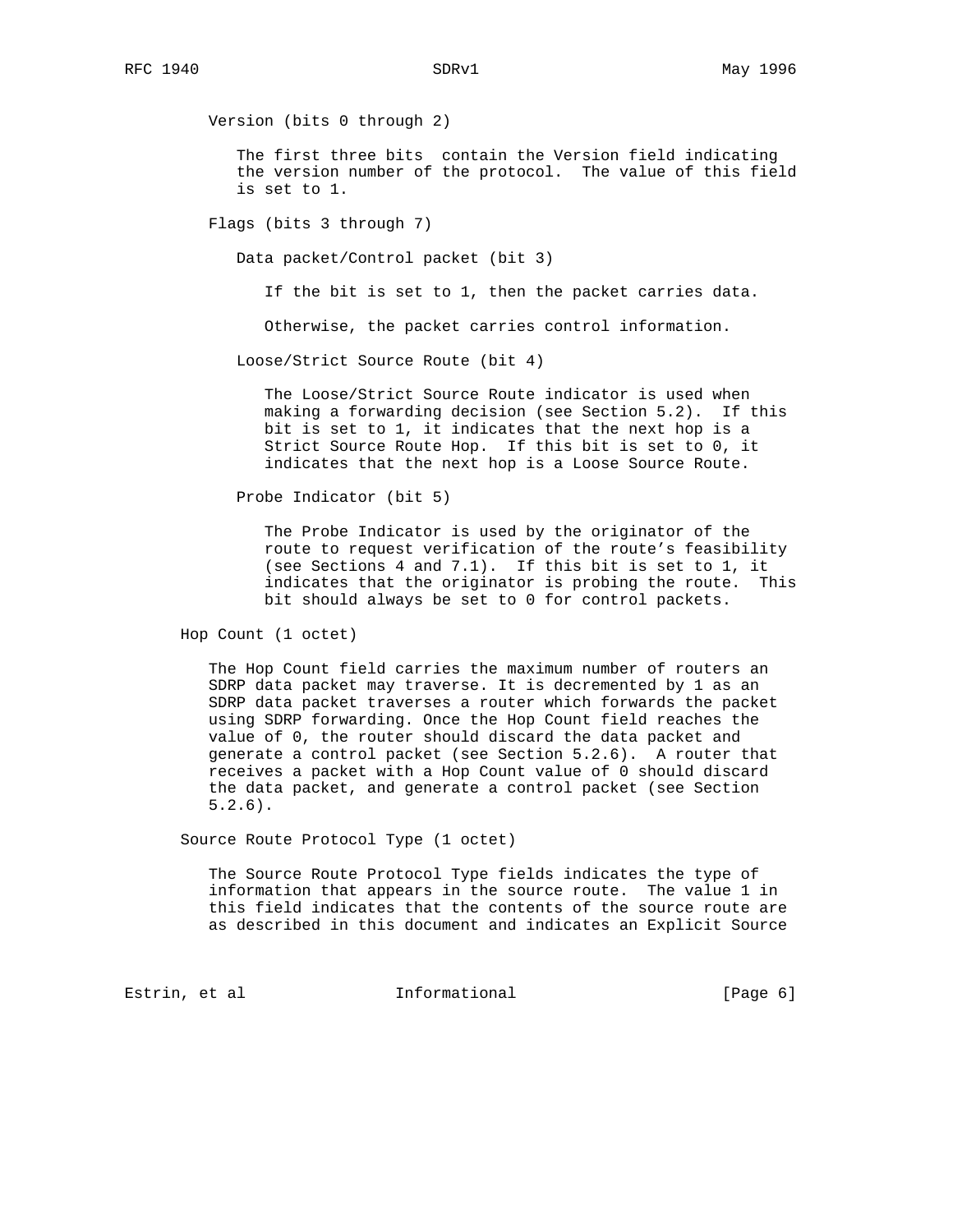Route. The value 2 in this field indicates a Route Setup. The syntax of the source route for this value is identical to a value of 1, but also has additional semantics which are defined in other documents.

Payload Protocol Type (1 octet)

 The Payload Protocol Type field indicates the protocol type of the payload. If the payload is an IP datagram, then this field should contain the value 1.

 Note that this Payload Protocol Type is not the same as the IP protocol type[5,7].

Source Route Identifier (4 octets)

 The BR that originates the SDRP packet should insert a 32 bit value in this field which will serve as an identifier for the source route. This value needs to be unique only in the context of the originating BR.

Target Router (4 octets)

This field is meaningful only in control packets.

 The Target Router field contains one of the IP addresses of the router that originated the SDRP packet that triggered the control packet to be returned.

Prefix (4 octets)

 The Prefix field contains an IP address prefix. Only the number of bits specified in the Prefix Length are significant. The Prefix field is used to prevent routing loops when using BGP or IDRP to route to the next AS in a loose source route (see Section 4).

Prefix Length (1 octet)

 The Prefix Length field indicates the length in bits of the IP address prefix. A length of zero indicates a prefix that matches all IP addresses.

Notification Code (1 octet)

 This field is only meaningful in control packets. In data packets, this field is transmitted as zero, and should be ignored on receipt.

Estrin, et al informational informational [Page 7]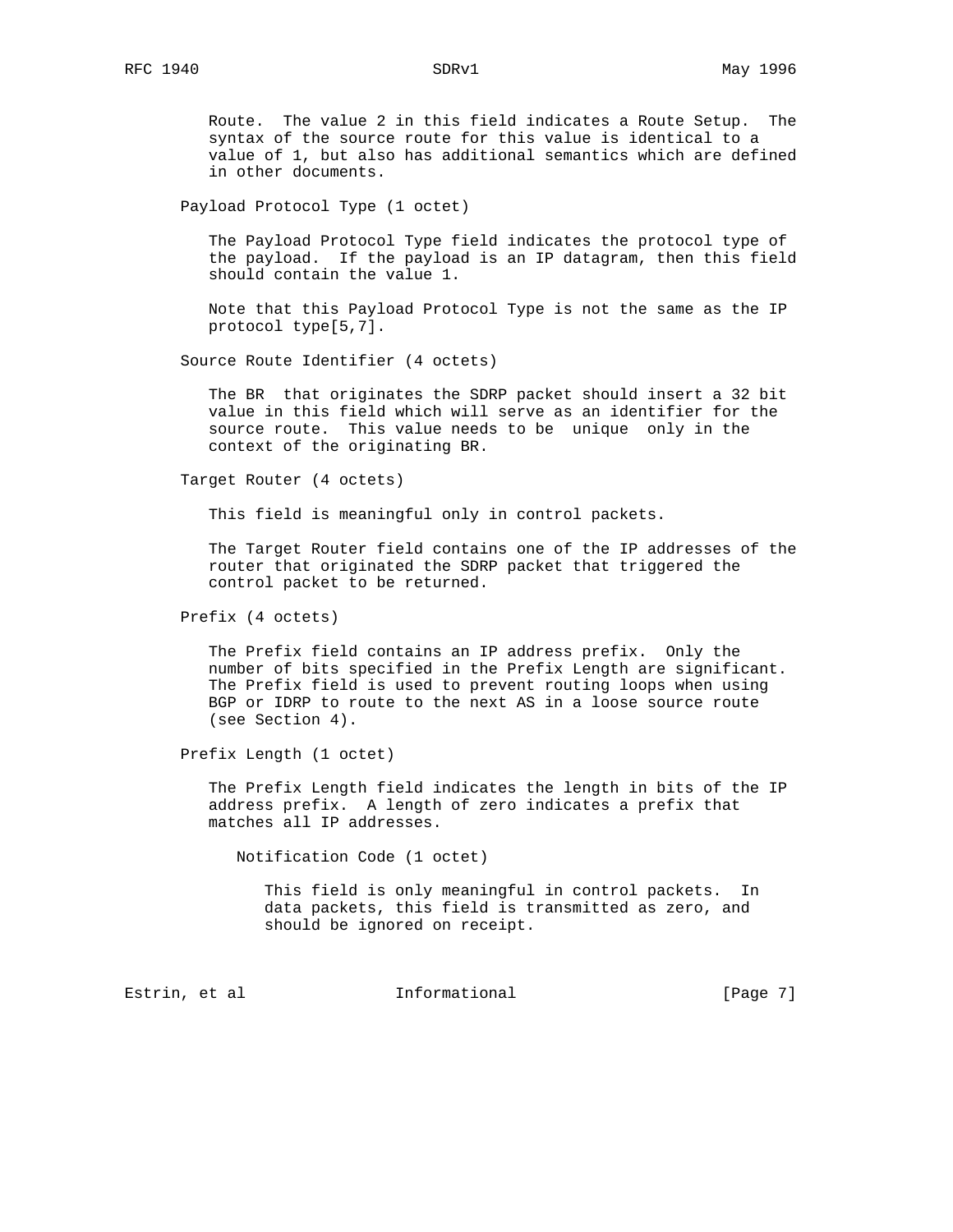This document defines the following values for the Notification Code:

- 1 No Route Available
- 2 Strict Source Route Failed
- 3 Transit Policy Violation
- 4 Hop Count Exceeded
- 5 Probe Completed
- 6 Unimplemented SDRP version
- 7 Unimplemented Source Route Protocol Type
- 8 Setup Request Rejected

Source Route Length (1 octet)

 The Source Route Length field indicates the length in 32 bit words of the domain level source route carried in the SDRP Header.

Next Hop Pointer (1 octet)

 The Next Hop Pointer field indicates the offset of the high order byte of the next hop along the route that the packet has to be forwarded. This offset is relative to the start of the Source Route field; so if the value of the Next Hop Pointer field equals the value of the Source Route Length field, then the entire source route has been completely traversed. All other source routes are said to be incompletely traversed.

Source Route (variable)

 The components of the source route are syntactically IP addresses.

 An IP address from network 128.0.0.0 is used to encode a next hop that is a domain. The least significant two octets contain the DI, which is an Internet Autonomous System number.

Estrin, et al informational informational [Page 8]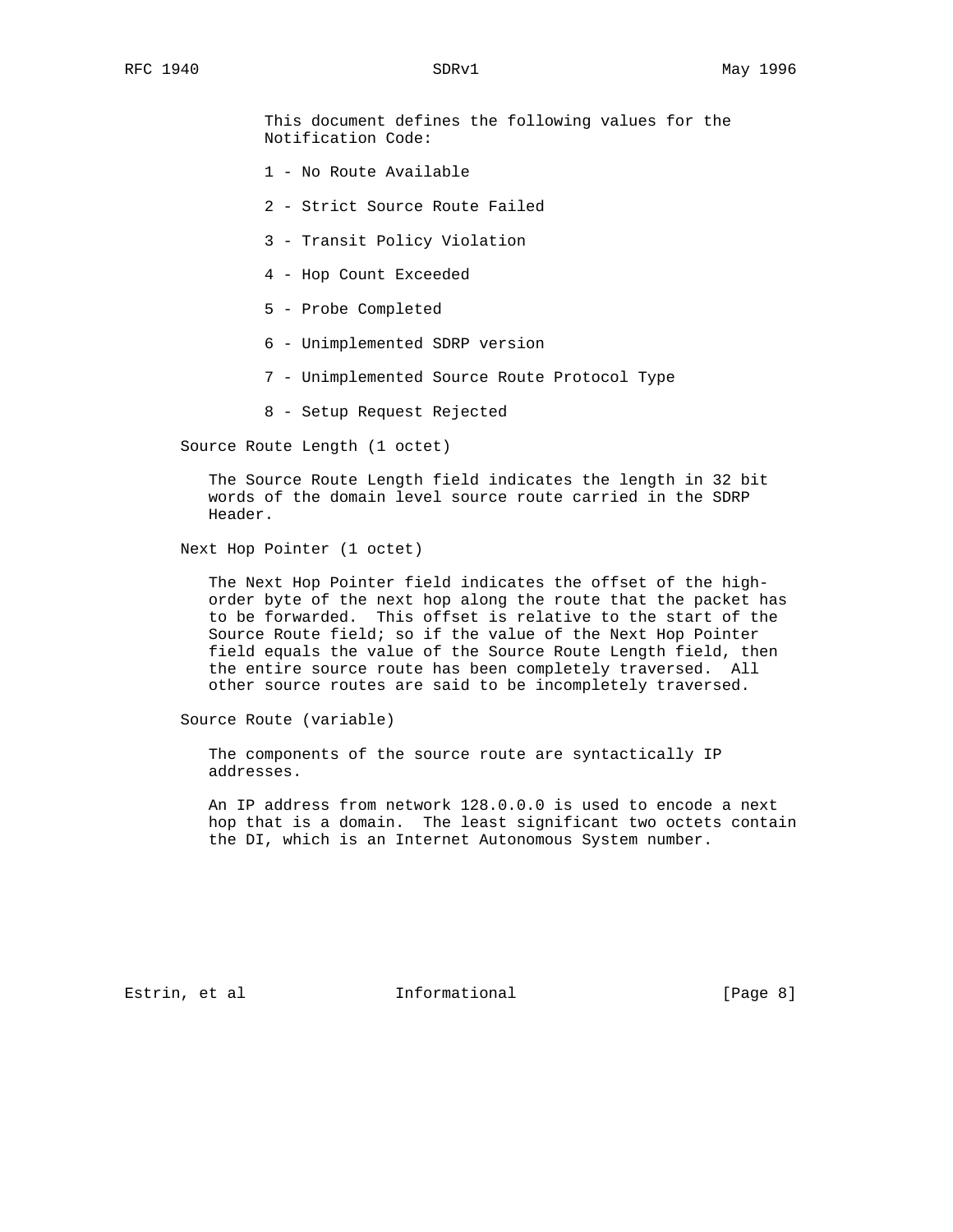| 0 1 2 3 4 5 6 7 8 9 0 1 2 3 4 5 6 7 8 9 0 1 2 3 4 5 6 7 8 9 0 1 |  |  |  |  |  |  |  |  |  |  |  |  |           |  |  |  |  |  |  |  |      |  |  |  |  |  |  |  |  |  |  |  |  |
|-----------------------------------------------------------------|--|--|--|--|--|--|--|--|--|--|--|--|-----------|--|--|--|--|--|--|--|------|--|--|--|--|--|--|--|--|--|--|--|--|
|                                                                 |  |  |  |  |  |  |  |  |  |  |  |  |           |  |  |  |  |  |  |  |      |  |  |  |  |  |  |  |  |  |  |  |  |
|                                                                 |  |  |  |  |  |  |  |  |  |  |  |  | $128$ . 0 |  |  |  |  |  |  |  | D.I. |  |  |  |  |  |  |  |  |  |  |  |  |
|                                                                 |  |  |  |  |  |  |  |  |  |  |  |  |           |  |  |  |  |  |  |  |      |  |  |  |  |  |  |  |  |  |  |  |  |

 An IP address from the network 127.0.0.0 is used to encode characteristics of the source route. The least significant three octets are used as a Source Route Change field.

| 0 1 2 3 4 5 6 7 8 9 0 1 2 3 4 5 6 7 8 9 0 1 2 3 4 5 6 7 8 9 0 1 |  |     |  |  |  |  |  |  |  |  |        |  |  |  |       |  |  |  |        |  |  |  |  |  |  |  |  |  |  |
|-----------------------------------------------------------------|--|-----|--|--|--|--|--|--|--|--|--------|--|--|--|-------|--|--|--|--------|--|--|--|--|--|--|--|--|--|--|
|                                                                 |  |     |  |  |  |  |  |  |  |  |        |  |  |  |       |  |  |  |        |  |  |  |  |  |  |  |  |  |  |
|                                                                 |  | 127 |  |  |  |  |  |  |  |  | Source |  |  |  | Route |  |  |  | Change |  |  |  |  |  |  |  |  |  |  |
|                                                                 |  |     |  |  |  |  |  |  |  |  |        |  |  |  |       |  |  |  |        |  |  |  |  |  |  |  |  |  |  |

Source Route Change (3 octets)

Loose/Strict Source Route Change (bit 1)

 The Loose/Strict Source Route Change bit reflects a new value of the Loose/Strict Source Route bit in the SDRP header. The value of the Loose/Strict Source Route Change bit is copied into the Loose/Strict Source Route bit in the SDRP header when a Source Route Change field is encountered in processing an SDRP packet.

 The rest of the Source Route Change field is transmitted as zero, and should be ignored on receipt.

Payload (variable)

 The Payload field carries the datagram originated by the end system within the domain that constructed the SDRP packet. The Payload field forms the data portion of the SDRP packet. In a control packet this field may be empty or may carry the payload header of the packet that triggered the control message (see 5.2.5). Note that there is no padding between the Source Route and the Payload, and that the Payload may start at any arbitrary octet boundary.

Estrin, et al **Informational** [Page 9]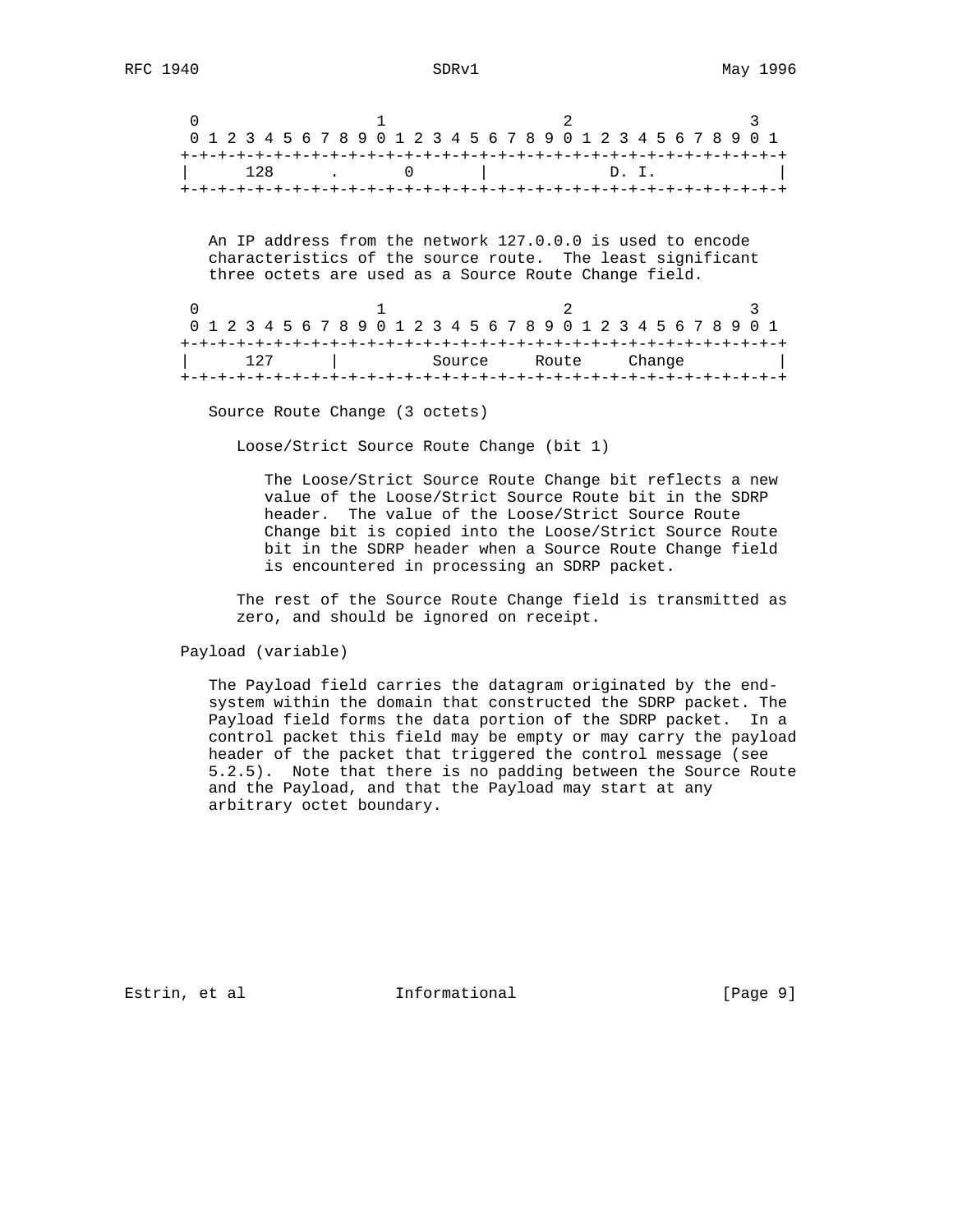# 4. Originating SDRP Data packets

 This document assumes that a router that originates SDRP packets is preconfigured with a set of SDRP routes. Procedures for constructing these routes are outside the scope of this document. SDRP packet forwarding may be deployed initially without additional routing protocol support.

 An application on a source host generates packets that must be delivered to a given destination. The packet traverses the Internet by following normal hop-by-hop routing information. An intermediate router in the path between the source host and the destination host may decide to forward some of these packets via SDRP.

 When this router receives an IP datagram, the router uses the information in the datagram and the local criteria to determine whether the datagram should be forwarded along a particular SDRP route. Associated with each set of criteria is a set of one or more SDRP routes that should be used to route matching packets. The exact nature of the criteria is a local matter. The only restrictions this document places on the applicability of SDRP routes is that an IP datagram that contains a strict source route should not be forwarded along an SDRP route, that SDRP encapsulation should never be applied to an SDRP packet, and that if SDRP is used with inter-domain routes, the destination domain must also run SDRP.

 If the router decides to forward a datagram along a particular SDRP route, the router constructs the SDRP packet by placing the original datagram into the Payload field of the SDRP packet and constructing the SDRP header based on the selected SDRP route. The Next Hop pointer is set to 0 (the first entry in the Source Route field of the SDRP packet). The value of the Time To Live field in the payload header should be copied into the Hop Count field of the SDRP header.

 Even if we assume that interior routing is loop free, it is possible, either due to the state of inter-domain routing or due to other SDRP routers, that a domain level source route that does not terminate with the intended destination domain may lead a packet into a routing loop. Originating SDRP routers that wish to insure that this does not occur should include a final domain level hop of the destination's domain, i.e. specify the SDRP route as <DI1, DI2, DI3> instead of <DI1, DI2>, if the destination host is in domain DI3. The means for determining the DI of the destination domain is outside of the scope of this document.

 Similarly, when using SDRP for interior routing, it is possible that the source route does not coincide with IGP routing. In this case, one means of preventing a loop is to specify the last hop router's IP

Estrin, et al informational [Page 10]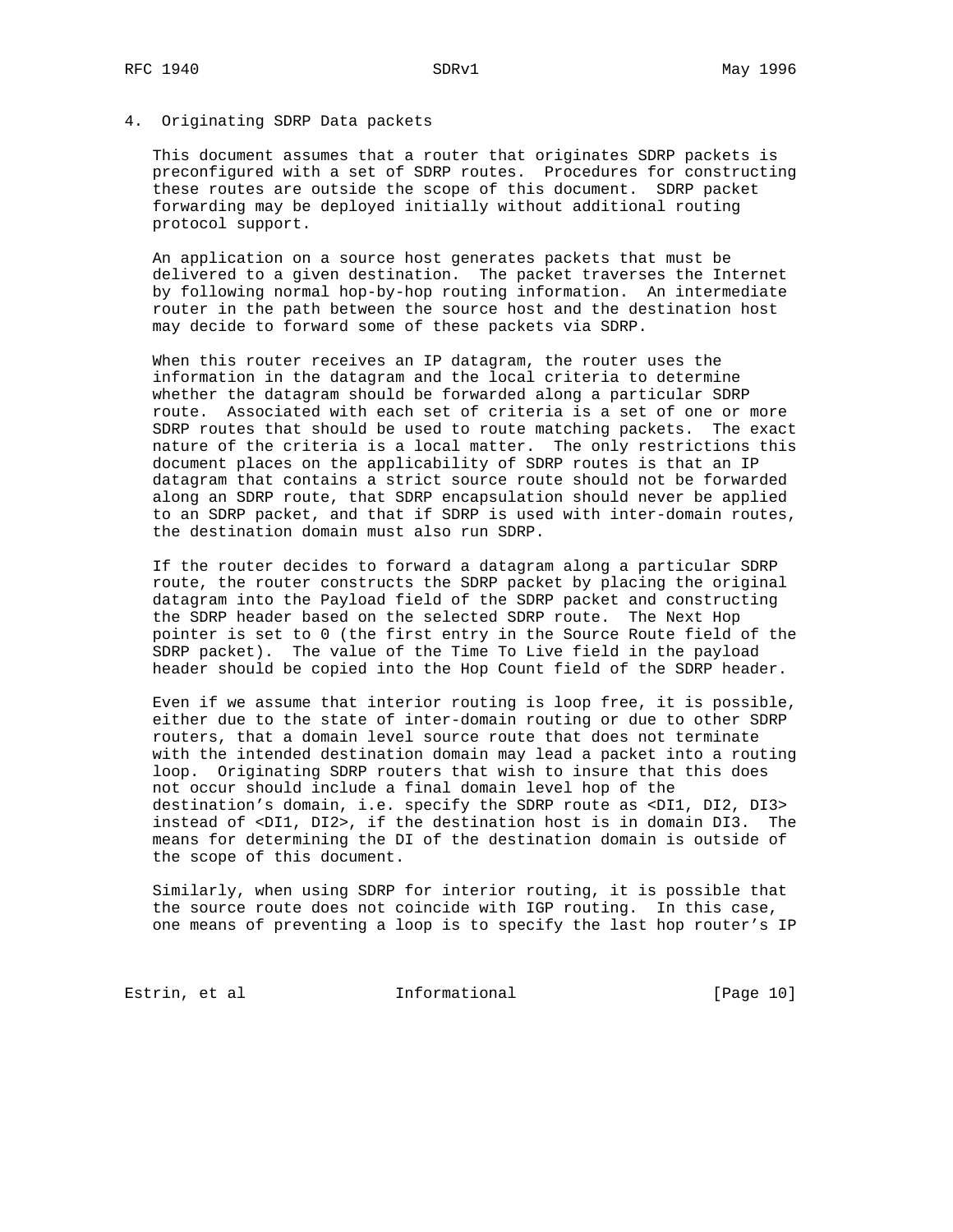address as the last address within the source route. The encapsulating router can do this by specifying the source route to reach destination host IP3 as <IP1, IP2, IP3> instead of <IP1, IP2>.

 The source address field in the delivery header should contain an IP address of the router. The value of the Don't Fragment flag of the delivery header is copied from the Don't Fragment flag of the payload header. The value of the Type Of Service field in the delivery header is copied from the Type Of Service field in the payload header. If the payload header contains an IP security option, that option is replicated as an option in the delivery header. All other IP options in the payload header must be ignored.

 If the SDRP route that is used is learned from IDRP, then the TOS corresponding to this route is copied into the TOS field in the delivery header.

 The resulting SDRP packet is then forwarded as described in Section 5.2.2.

 If the encapsulating router decides to forward a datagram along a particular SDRP route that has an MTU smaller than the length of the datagram, then if the payload header has the Don't Fragment flag set to 1, the router should generate an ICMP Destination Unreachable message with a code meaning "fragmentation needed and DF set" in accordance with [6]. The ICMP message must be sent to the original source host. The router should then discard the original datagram.

 If a router has learned an MTU for a particular SDRP route, either via ICMP messages or via configuration information, and it determines that an SDRP packet must be fragmented before transmission, then it first calculates the the effective MTU seen by the payload packet. If the effective MTU is greater than or equal to 512 bytes, the router SHOULD first fragment the payload packet using normal IP fragmentation. SDRP packets are then constructed for each fragment, as describe above. Otherwise, the router should first form the SDRP packet, and then fragment it.

 A router may use locally originated SDRP packets to verify the feasibility of its SDRP routes. To do this the router sets the value of the Probe Indicator field in the SDRP packet to 1. Receipt of an SDRP control packet by the originating router with the "Probe Completed" Notification Code (see Section 7.1) indicates feasibility of the SDRP route. Persistent lack of SDRP control packets with the "Probe Completed" Notification Code should be used as an indication that the associated SDRP route is not feasible.

Estrin, et al informational [Page 11]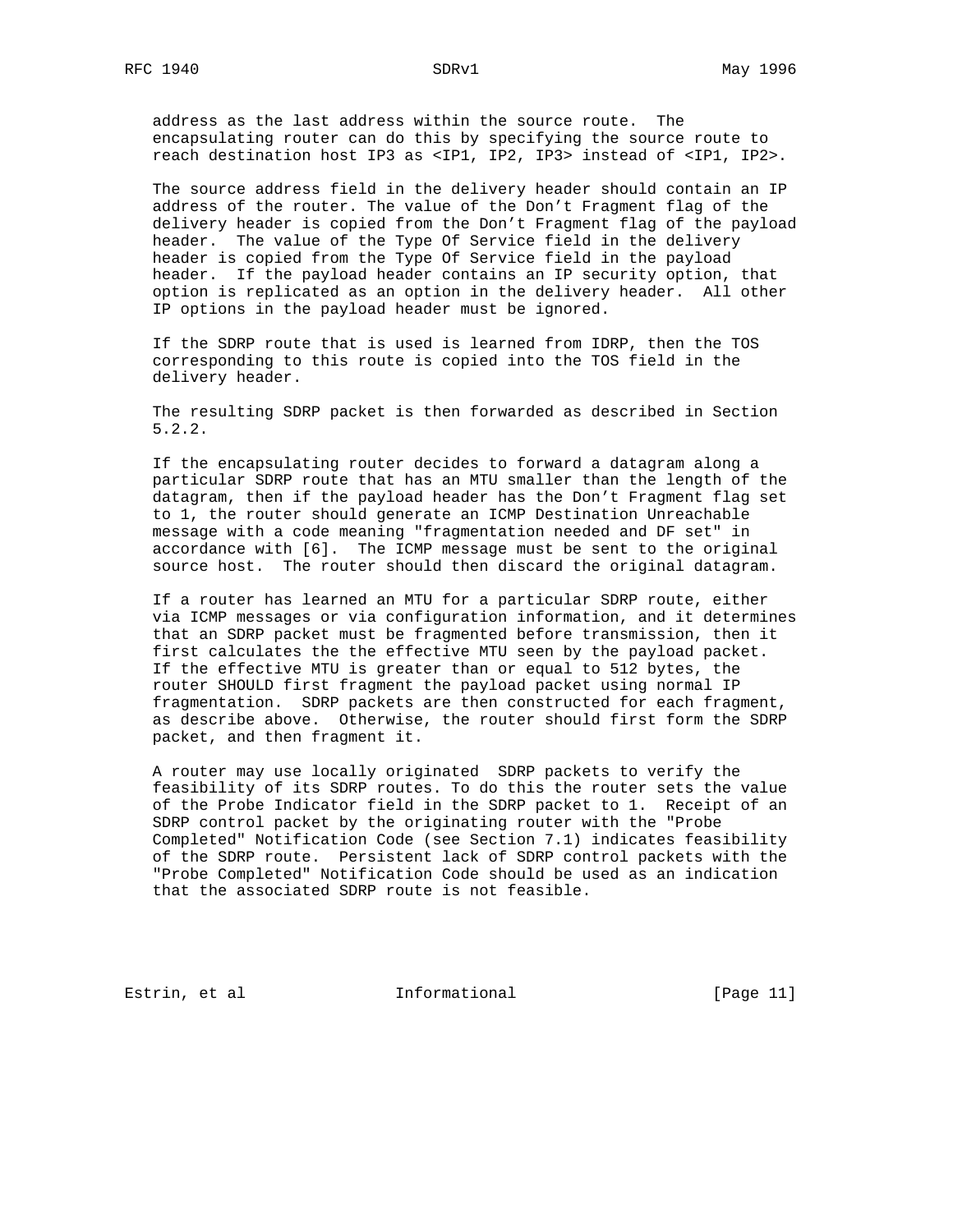# 5. Processing SDRP packets

 We say that a router receives an SDRP packet if the destination address field in the delivery header of the packet arriving at the router contains one of the IP addresses of the router.

 When a router receives an SDRP packet, the router extracts the Source Route Protocol field from the SDRP header.

# 5.1 Supporting Transit Policies

 A router may be able to verify that a packet that it is given to forward does not violate any of the transit policies that may exist, of the domain to which the router belongs. Specific verification mechanisms are a matter that is local to the router and are outside the scope of this document.

 The restriction on the verification mechanisms is that they may take into account only the contents of the SDRP header, the payload header, and transport protocol header of the payload packet.

 With SDRP a domain may enforce its transit policies by applying filters based on the information present in the IP Header. For example a router may initially carefully filter all SDRP traffic from all possible sources. A filter that allows certain SDRP traffic from selected sources to pass through the router could then be installed dynamically to pass similar types of traffic. Thus, by caching appropriate filtering information, a transit domain can efficiently support transit policies. Other mechanisms for supporting transit policy and implementation techniques are not precluded by this document.

 If the router detects that the SDRP packet violates a domain's transit policy it sends back an SDRP control packet to the encapsulating router and discards the violating packet.

SDRP control packets are not subject to transit policies.

 If a router does not discard an SDRP packet due to a transit policy violation, then the router attempts to forward it as specified in Section 5.2.

# 5.2 Forwarding SDRP packets

Procedures for forwarding of an SDRP packet depend on

 a) whether the router has the routing information needed to forward the packet;

Estrin, et al informational informational [Page 12]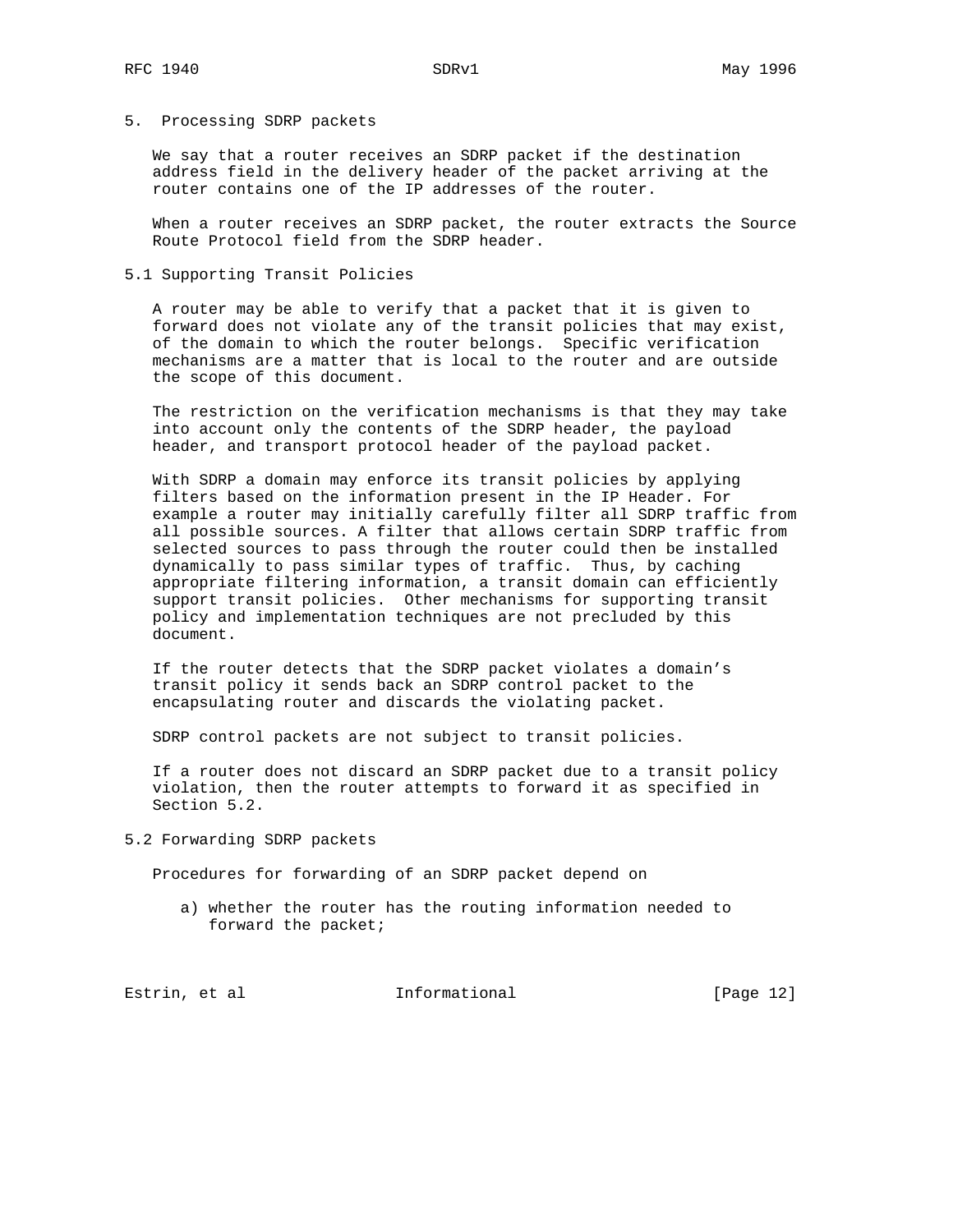b) whether the SDRP route has been completely traversed;

- c) whether the SDRP route is strict or loose, and
- d) whether the packet is a data or control packet.

 When forwarding an SDRP packet (either data or control) a router should not modify the following fields in the delivery header:

- a) Source Address
- b) Don't Fragment flag

 If the Source Route Protocol Type of a packet indicates a Route Setup and the router does not or cannot support setup, the router MAY send the encapsulating router a control packet with a Notification Code of Setup Request Rejected. It MAY then modify the data packet so that the Source Route Protocol Type is Explicit Source Route and the Probe Indicator bit is 0, then forwards the packet as described below. The router MAY send notification of a failed setup request only periodically. Alternately, a router MAY silently drop the Route Setup packet.

5.2.1 Forwarding algorithm pseudo-code

 The following pseudo-code gives an overview of the SDRP forwarding algorithm. Please consult the text below for more details.

 Let LOCAL\_DI be the DI of the domain of the local system, let NEXT\_HOP be the next hop in the source route if the source route has not been completely traversed, let NEXT\_DI be the DI portion of NEXT\_HOP if NEXT\_HOP is from network 128.0.0.0, and let NEXT\_ROUTER be the IP address of the next router if the packet is to be forwarded using SDRP. We say that NEXT\_DI is adjacent if the local domain is adjacent to the domain that has NEXT\_DI as its DI, and we say that NEXT\_ROUTER is adjacent if it represents an IP address of a router that shares a link with the current router. Normal IP forwarding refers to forwarding that can be accomplished using FIBs constructed via BGP, IDRP or one or more IGPs.

 The pseudo code requires sending control messages in a number of places. All such control messages must be sent to the encapsulating router, which is indicated in the source address of the delivery header. Note too that all intermediate SDRP routers that process an SDRP packet must ensure that the source address of the delivery header is left untouched, since this source address is the address of the encapsulating router to which any control messages must be sent.

Estrin, et al informational [Page 13]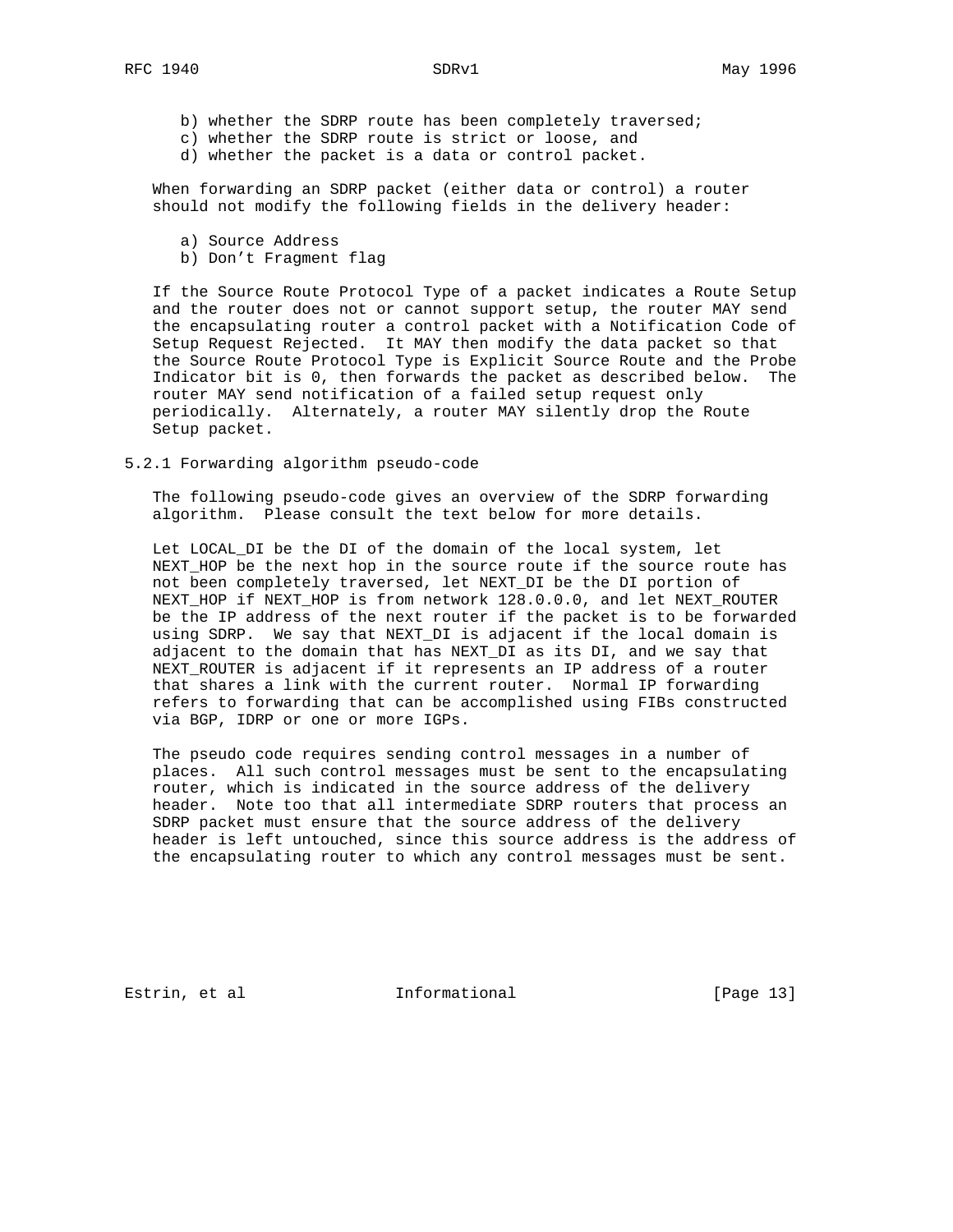```
 if the packet is a control packet begin
        if the Target Router equals an address assigned to the
          local router begin
         remove the delivery header
         process information carried in the control packet
         return
        end if
        if the packet can be forwarded using normal IP forwarding begin
         set Next Hop Pointer to Source Route Length
         forward the packet using normal IP forwarding
         return
       end if
      end if
      if the version field is not 1 begin
        if the packet is a data packet begin
         generate a control packet with "Unimplemented SDRP version"
        end if
       discard the packet
       return
     end if
      if the source route protocol type is not 1 begin
        if the packet is a data packet begin
          generate a control packet with "Unimplemented source route
           protocol type"
       end if
       discard the packet
       return
      end if
      if the Hop Count field is greater than 0 begin
       decrement the Hop Count field
      end if
      if the Hop Count field is 0 begin
        if the packet is a data packet begin
         generate a control packet with "Hop Count Exceeded"
       end if
       discard the packet
       return
     end if
      if the packet is a data packet begin
        if the packet violates transit policy begin
          generate a control packet with "Transit Policy Violation"
Estrin, et al informational [Page 14]
```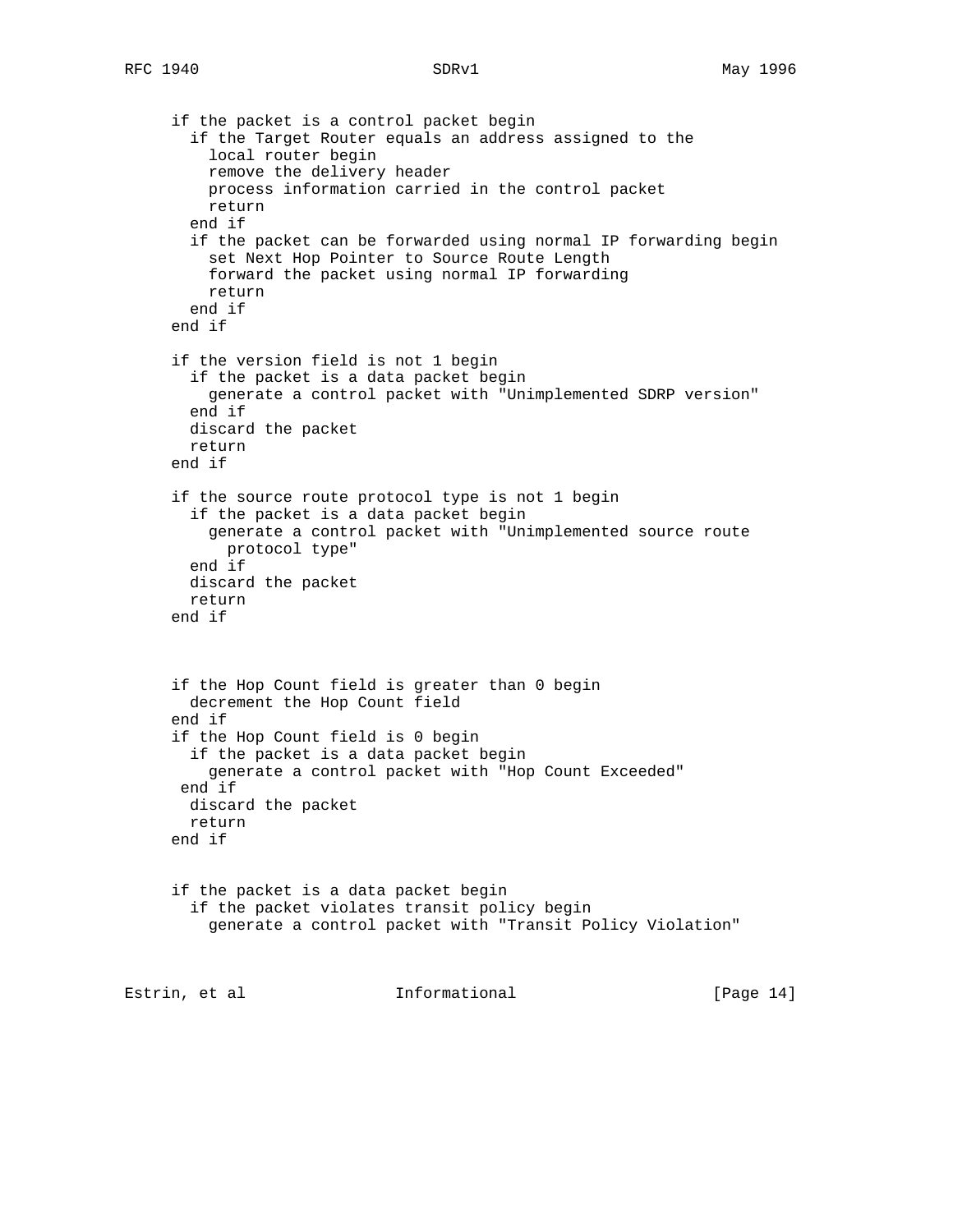```
 discard the data packet
     return
   end if
 end if
 set mode to NONE
 set advanced to FALSE
 if Next Hop Ptr does not equal Source Route Length begin
   set NEXT_HOP to the next hop in the source route
  while mode equals NONE begin
     if NEXT_HOP is from network 127.0.0.0 begin
       set the Loose/Strict Source Route bit equal to
           the Loose/Strict Source Route Change bit
     else if NEXT_HOP is from network 128.0.0.0 begin
       set NEXT_DI to the least significant two octets of NEXT_HOP
       if NEXT_DI is not equal to LOCAL_DI begin
         set mode to DOMAIN
       end if
     else if NEXT_HOP does not equal an address assigned to the
       local router begin
       set mode to LOCAL
     end if
     if mode equals NONE begin
       set advanced to TRUE
       increment the Next Hop Pointer field
       if Next Hop Pointer equals Source Route Length begin
         set mode to COMPLETE
       else
         set NEXT_HOP to the next hop in the source route
       end if
     end if
   end while
 end if
 if mode equals DOMAIN begin
   set route to NONE
   if the source route is loose begin
     if not advanced begin
       find the route, if any, based on Prefix and Prefix Length
       if the route is an aggregate formed at the local router begin
         set route to NONE
       end if
     end if
     if route equals NONE begin
       select a BGP or IDRP route, if any, with a path that includes
         NEXT_DI and is not an aggregate formed at the local router
       if route equals NONE begin
```
Estrin, et al informational [Page 15]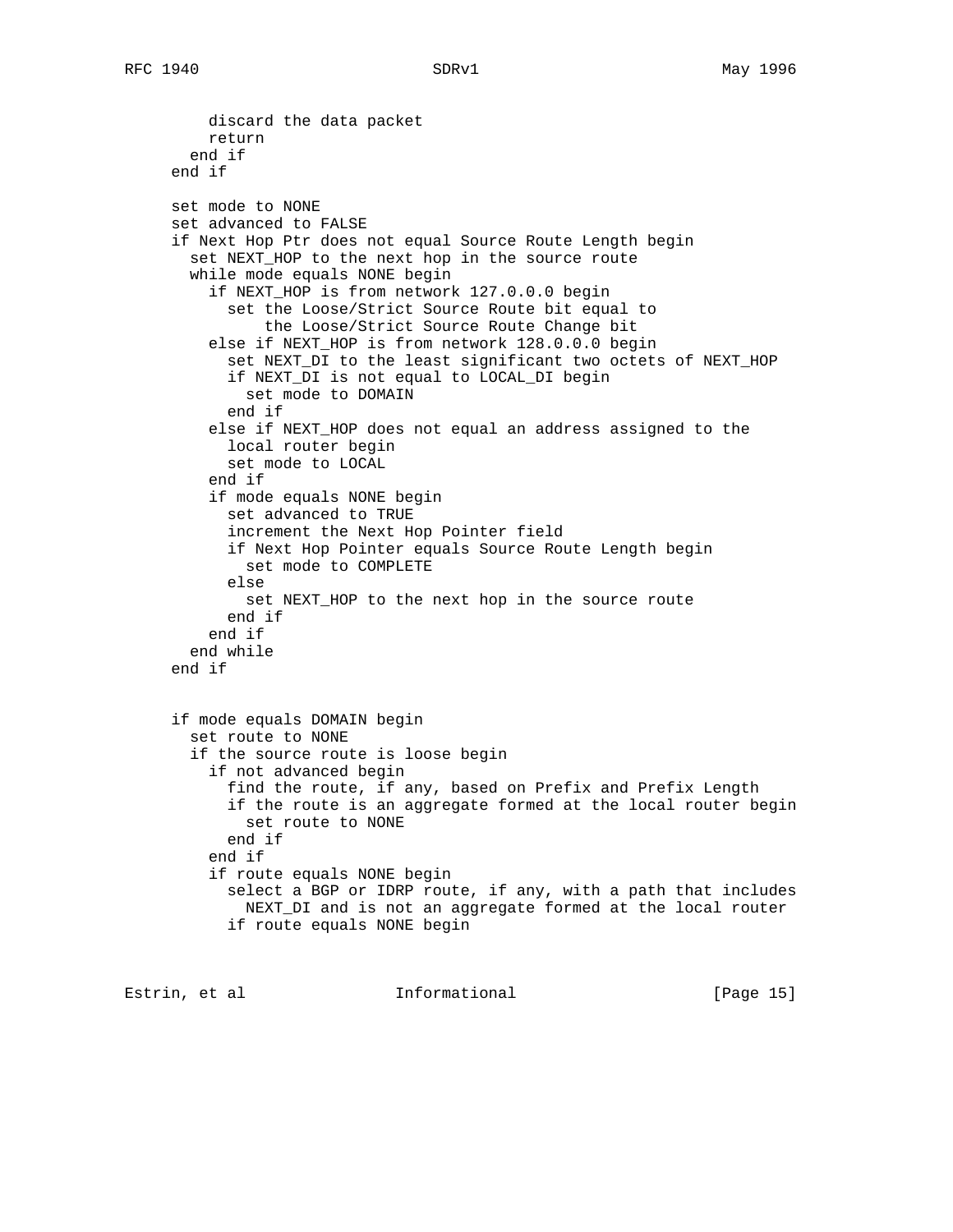```
 if the packet is a data packet begin
               generate a control packet with "No Route Available"
              end if
              discard the packet
              return
            end if
            copy the NLRI from the route to the Prefix and Prefix Length
          end if
          if the route is an IDRP route begin
            set appropriate TOS in delivery header
          end if
          set NEXT_ROUTER from the route
        else
          set NEXT_ROUTER from the routing information for NEXT_DI
            using the D-FIB
          if route equals NONE begin
            if the packet is a data packet begin
              generate a control packet with "No Route Available"
            end if
            discard the packet
            return
          end if
          if NEXT_DI is not adjacent begin
            if the packet is a data packet begin
              generate a control packet with "Strict Source Route Failed"
            end if
            discard the packet
            return
          end if
        end if
        end if
      end if
      if mode equals LOCAL begin
        set NEXT_ROUTER equal to NEXT_HOP
        if the source route is strict and NEXT_ROUTER is not
          adjacent begin
          if the packet is a data packet begin
            generate a control packet with "Strict Source Route Failed"
          end if
          discard the packet
         return
       end if
      end if
      if mode equals LOCAL or mode equals DOMAIN begin
        set the destination address of the delivery header equal
Estrin, et al informational [Page 16]
```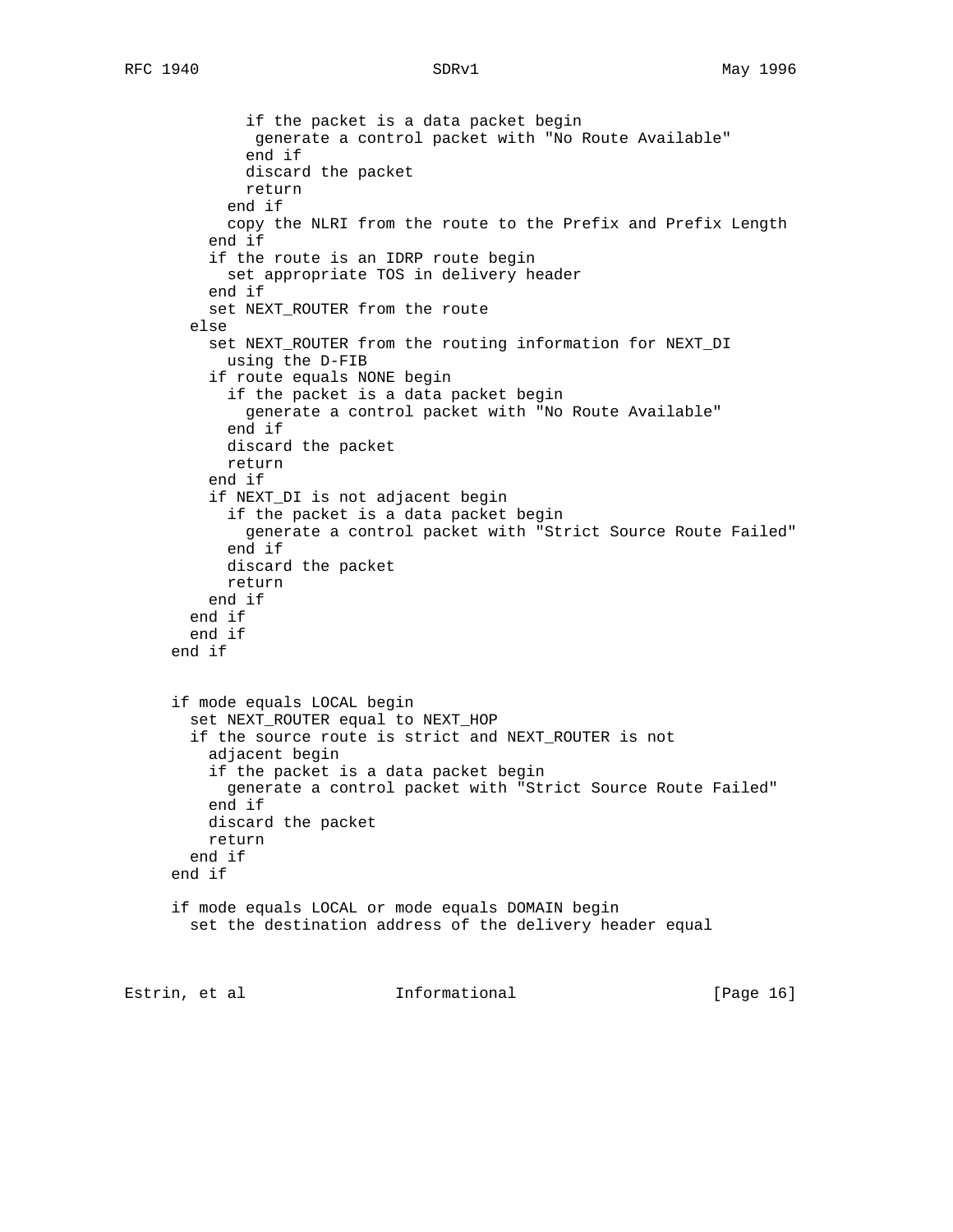to NEXT\_ROUTER checksum the delivery header route packet to NEXT\_ROUTER using normal IP forwarding return end if if the packet is a control packet begin discard the packet end if remove the delivery header and the SDRP Header if there is no normal IP route to the payload destination begin generate a control packet with "No Route Available" discard the data packet return end if forward the payload using normal IP forwarding if the probe bit is set begin generate a control packet with "Probe Completed" end if

5.2.2 Handling an SDRP control packet.

 An SDRP control packet is indicated by 0 in the Data packet/Control packet bit in the Flags field in the SDRP Header.

 If the Target Router field of the received SDRP packet contains an IP address that is assigned to the router that received this SDRP packet, then the router should use the information carried in the Notification Code field, the Source Route Identifier field and the information carried in the Payload field to update the status of its SDRP routes. Details of such procedures are described in Section 7.

 Otherwise, the router checks whether it can forward the packet to the router specified in the Target Router field by using the routing information present in its local FIB. If forwarding is possible then the local system sets the destination address of the delivery header to the address specified in the Target Router field, and hands the packet off for normal IP forwarding. If normal IP forwarding is impossible then the packet may be forwarded in the same manner as an SDRP data packet (described below) but with the following exceptions.

- Control packets are not subject to transit policies.
- In no case should a control packet be generated in response to an error caused by a control packet.
- If the source route is completely traversed and the packet still cannot be forwarded via normal IP routing, the packet should be silently dropped.

Estrin, et al informational informational [Page 17]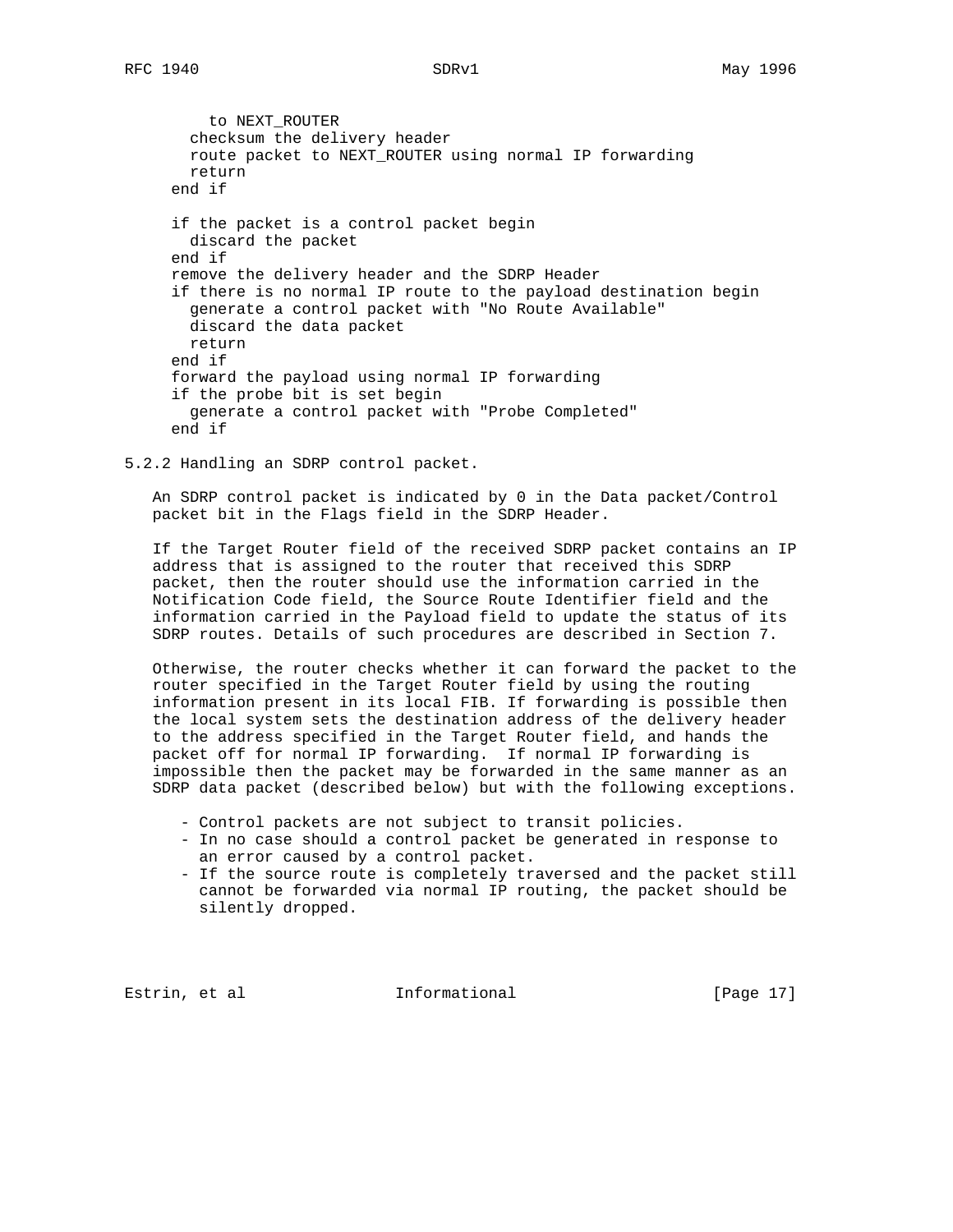5.2.3 Handling an SDRP data packet.

 An SDRP data packet is indicated by a one in the Data packet/Control packet bit in the Flags field in the SDRP Header.

 An SDRP data packet is forwarded by sending the packet along the source route in the SDRP Header. When the source route is completely traversed and the packet has reached the destination domain, the payload may be removed from the data packet and forwarded normally. Further details are described below.

5.2.4 Checking the SDRP version number

 An SDRP packet that has a version number other than 1 should be discarded. If the SDRP packet was a data packet, then a control packet with the Notification Code "Unimplemented SDRP version" should be generated as specified in section 6.

5.2.5 Checking the Source Route Protocol Type

 This document describes Source Route Protocol Type 1. An SDRP router may support multiple Source Route Protocol Types; however an SDRP router is NOT required to support all defined Source Route Types. Any packet that has a Source Route Protocol Type which is not supported should be discarded. If the SDRP packet was a data packet, then a control packet with the Notification Code "Unimplemented Source Route Protocol Type" should be generated as specified in section 6.

5.2.6 Decrementing and checking Hop Count

 If an SDRP packet is to be forwarded and the Hop Count field is non zero, the Hop Count field should be decremented. If the resulting value is zero and the packet was a data packet, then a control packet with the Notification Code "Hop Count Exceeded" should be generated and sent to the encapsulating router as specified in section 6, and the packet should be discarded. If the resulting value is zero and the packet was a control packet, the packet should be discarded. The payload of the control packet should carry the payload header followed by 64 bits of the payload data of the data packet.

5.2.7 Upholding transit policies

 It is not a goal of SDRP to create a security routing system. Therefore, we need to qualify our use of the term "upholding transit policy". It is assumed that transit policies have the nature of a "gentleperson's agreement", and are upheld by all the participants. In other words, it is assumed that there will be no malicious

Estrin, et al informational [Page 18]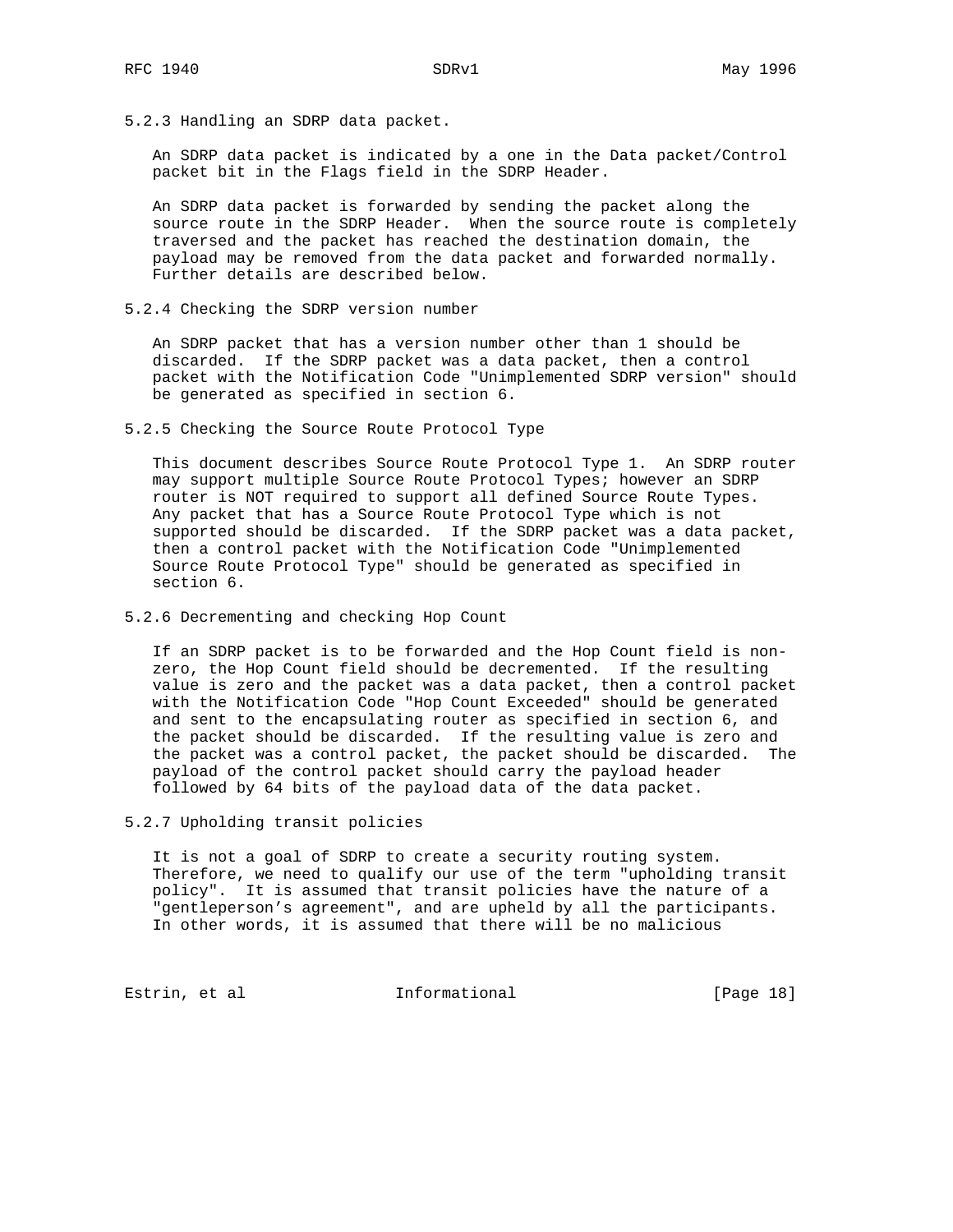attempts to violate transit policies and that parties will rely on auditing and post facto detection of violations. When a security architecture is developed for IP or other network protocols then it may be applied to increase the assurance of transit policy enforcement. These issues are beyond the scope of this document.

 A router may examine any data packet to verify if it complies with local transit policies, as described in section 5.1. If the verification fails, the router generates a control packet. If the verification referred to only the contents of the SDRP header, then the payload field of the control packet should be empty. If the verification referred to both the contents of the SDRP header and the payload header, then the payload field of the control packet should carry the payload header. If the verification referred to the transport protocol header, then the payload field of the control packet should carry the payload header and the transport header.

 The Notification Code field of the SDRP header in the control packet is set to Transit Policy Violation. The procedures for constructing the rest of the SDRP Header of the control packet are specified in Section 6.

5.2.8 Partially traversed source routes

 If a router receives an SDRP packet with a partially traversed source route, it extracts the next hop of the source route from the Source Route field. The router locates the high-order byte of the appropriate hop by using the Next Hop Pointer field as a 32 bit word offset relative to the start of the Source Route field. The next hop is always four octets long. The following procedure is used to interpret the next hop.

 Syntactically, each element in the source route appears as an IP address. There are three encodings for the next hop:

 a) The next hop is an address in network 127.0.0.0. In this case, the Loose/Strict Source Route field is set equal to the Loose/Strict Source Route Change bit. Then the Next Hop Pointer is incremented, the next hop is read from the Source Route field, and these three cases are examined again.

 b) The next hop is an address in network 128.0.0.0. In this case, the DI of the next domain is extracted from the least significant two octets of the next hop. If the extracted DI is the same as the DI of the local domain, then the Next Hop Pointer is incremented, the next hop is read from the Source Route field, and these three cases are examined again. Otherwise, if the extracted DI is different from the DI of the local domain, the next hop is the extracted DI, and the

Estrin, et al **Informational** [Page 19]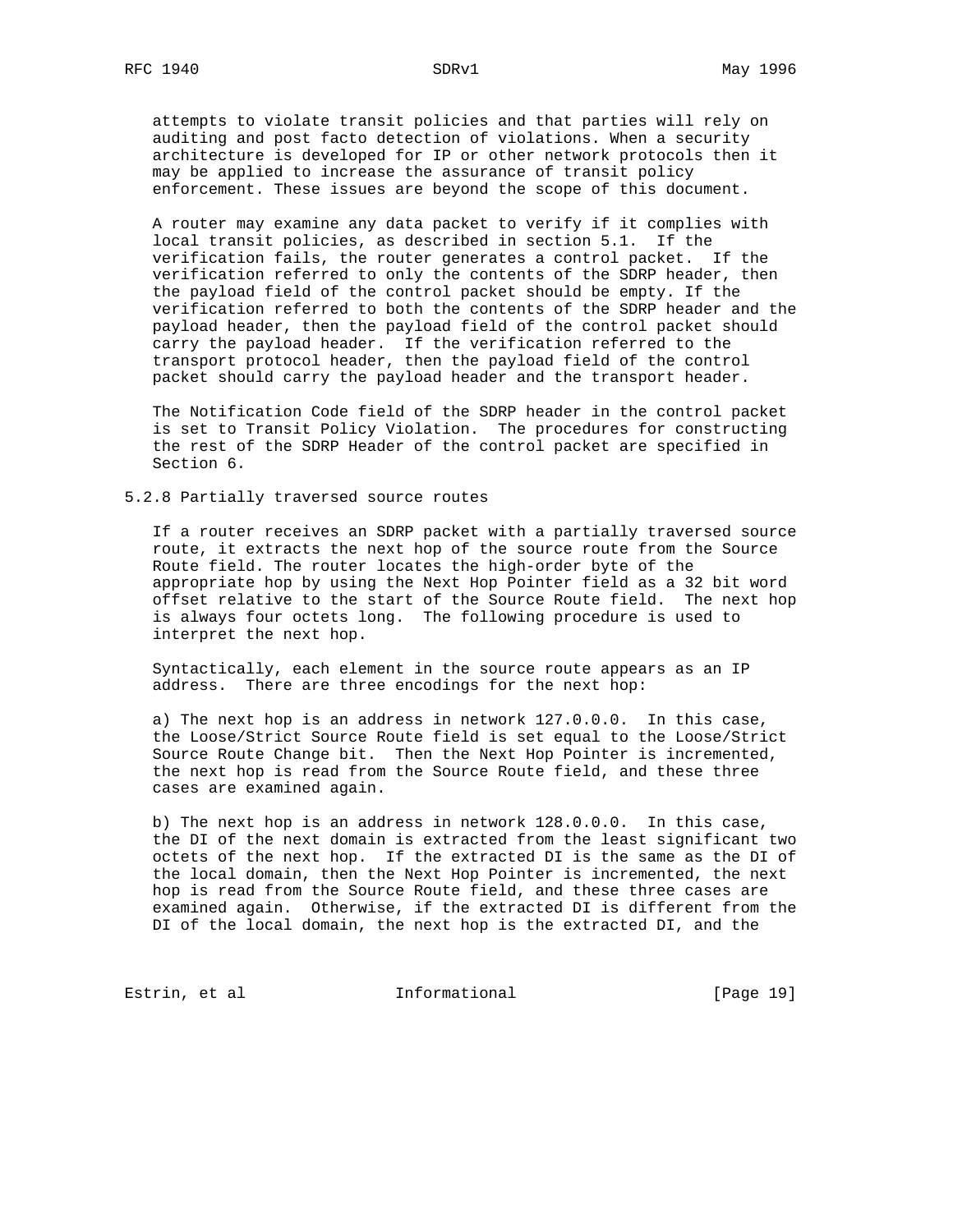forwarding process may proceed.

 c) The next hop is any other IP address. If the next hop is equal to any IP address assigned to the local router, the Next Hop Pointer is incremented, the next hop is read from the Source Route field, and these three cases examined again. Otherwise, the next hop is the IP address of the next router in the source route and the forwarding process may proceed.

 The above procedure for interpreting the next hop in the source route finishes when the next hop is either a router other than the local router or an encoded DI that is not the local DI or a completed source route.

 If upon termination of this procedure the source route is completely traversed, see section 5.2.9.

5.2.8.1 Finding a route to the next hop

 If the next hop is not a DI, then the destination address in the delivery header is replaced by the next hop address and the resulting packet can then be forwarded using normal IP forwarding. Otherwise, a DI was extracted from the next hop in the source route, and the following procedure is used to find a route to the next domain.

 Given the DI of the next domain, the router next consults its D-FIB. If no entry exists in the D-FIB for the next domain, then the packet should be discarded. If the packet was a data packet, a control message with Notification Code "No Route Available" should be generated as specified in Section 6. No other actions are necessary.

 If there is a D-FIB entry, the router next examines the SDRP header to determine if the packet specified a strict source route. If so, and the next domain is not adjacent to the local domain, then a control packet with the Notification Code "Strict Source Route Failed" should be generated, as specified in section 6, and the original packet should be discarded. No other actions are necessary.

 If source route is loose, then BGP or IDRP information must be used to insure that there is no loop in reaching the next hop. If the Next Hop Pointer was incremented when determining the next hop, then the router must select a BGP or IDRP route with a path that includes the extracted DI, and the NLRI for this route is copied into the Prefix Length and Prefix fields.

 Otherwise, the Next Hop Pointer was not incremented, and the router should use the information carried in the Prefix and Prefix Length as an index into its BGP or IDRP routing table. If it finds a matching

Estrin, et al **Informational** [Page 20]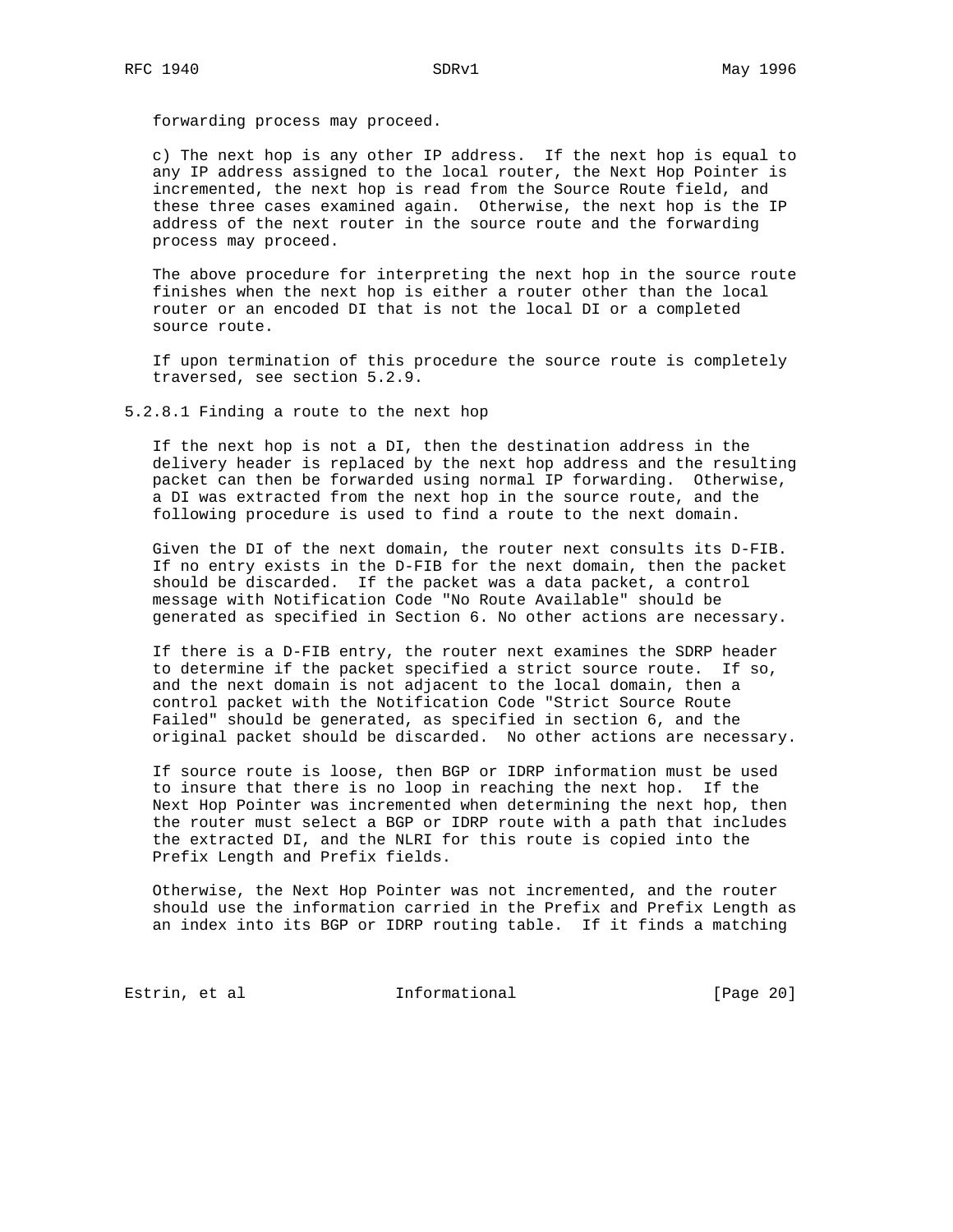route then it must select the corresponding D-FIB entry. If the route was formed locally by aggregation, then the router must consult its D-FIB and select any route with a path that includes the extracted DI. The NLRI for this route should be copied into the Prefix Length and Prefix fields.

 In either case, the D-FIB entry includes the IP address of the next SDRP-speaking router to which the SDRP packet should be routed. The destination address in the delivery header is replaced by this address. The resulting packet can then be forwarded using normal IP forwarding.

5.2.8.2 Last Hop Optimization

 A small optimization can be performed if there is only a single DI or IP address in the source route that has not been traversed.

 In this case, if the next hop in the SDRP route is a DI, that DI is adjacent to the router processing this packet, the route has a route to the destination address in the payload header in its FIB, and this FIB route passes through the adjacent domain, then the source route may be considered completely traversed and processing may proceed as in section 5.2.9.

 If the next hop in the SDRP route is an IP address, that IP address is adjacent to the router processing this packet, the router has a route to the destination address in the payload header in its FIB, and this FIB route passes through the adjacent IP address, then the source route may be considered completely traversed and processing may proceed as in section 5.2.9.

 Since the last hop optimization may only be done if the last hop is directly adjacent, and reachable, it is irrelevant whether the SDRP route specifies that this is a strict source route or a loose source route hop.

5.2.9 Completely Traversed source routes

 If the SDRP packet received by a router with a completely-traversed source route is a control packet and if the Target Router field carries an IP address assigned to the router, then the packet should be processed as specified in Section 7. Otherwise, if the SDRP packet is a control packet, and the packet cannot be forwarded via either SDRP or normal IP forwarding, the packet should be silently dropped.

 The Hop Count field has already been decremented when processing the SDRP header. The Hop Count field should now be copied from the SDRP

Estrin, et al informational [Page 21]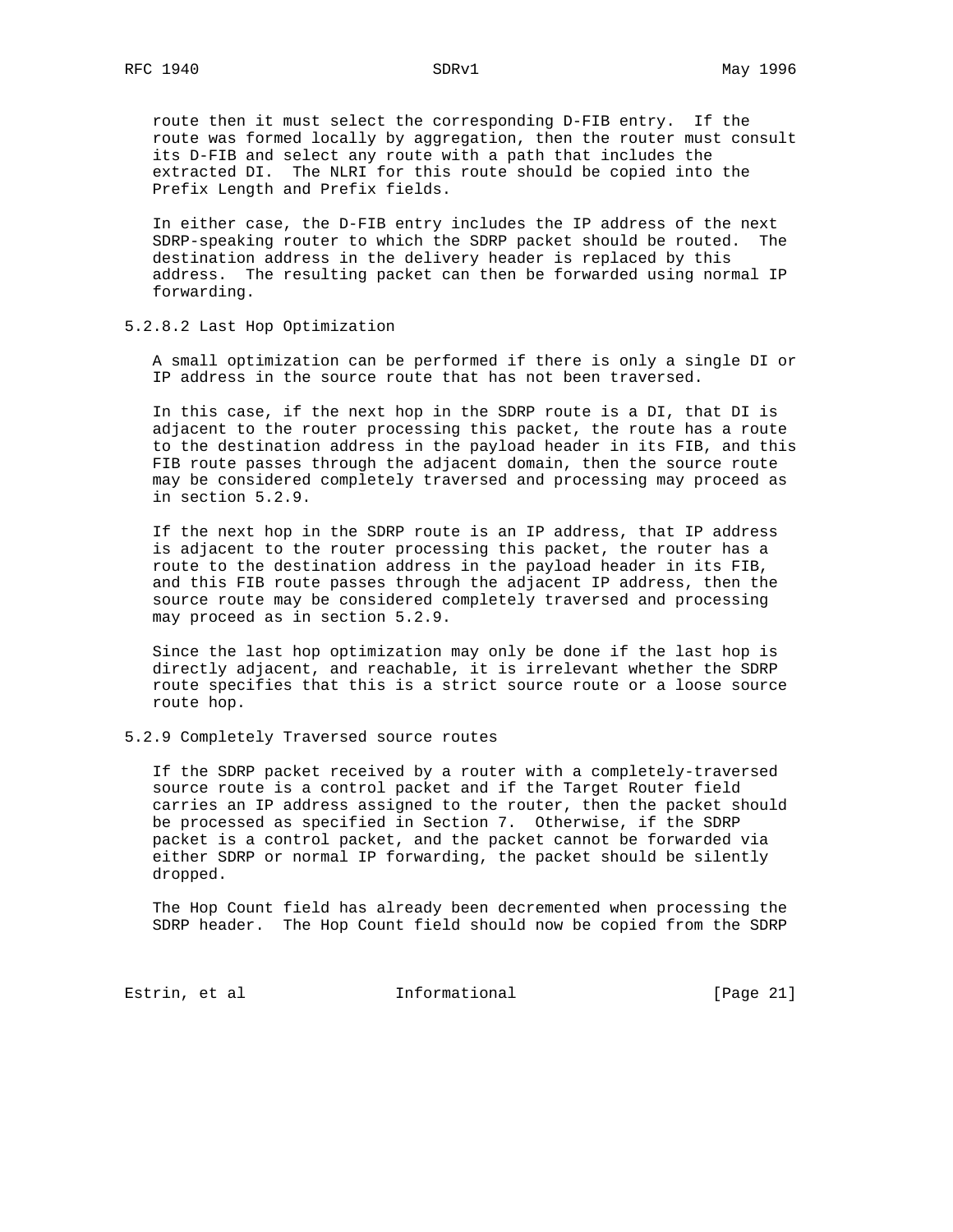header into the IP TTL field in the payload header. The resulting payload packet is then forwarded using normal IP forwarding. If there is no FIB entry for the destination, then the packet should be discarded and a control message with Notification Code "No Route Available" should be generated as specified in Section 6. If the packet can be forwarded and if the Probe Indication bit is set to one in the SDRP header, then a control message with Notification Code "Probe Completed" should be generated as specified in section 6. If a control packet is generated, then it must be sent to the encapsulating router. The payload of the control packet should carry the first 64 bits of the SDRP header and the payload header.

6. Originating SDRP control packets

 A router sends a control packet in response to either error conditions, or to successful completion of a probe request (indicated via Probe Indication in the Flags field).

 The Data Packet/Control Packet field is set to indicate Control Packet. The following fields are copied from the SDRP header of the Data packet that caused the generation of the Control packet:

- Loose/Strict Source Route
- Source Route Protocol Type
- Source Route Identifier
- Source Route Length field
- Payload Protocol Type

A Control packet should not carry a Probe Indication field.

 A router should never originate a Control packet as the result of an error caused by a control packet.

 The Target Router is copied from the source IP address of the delivery header of the SDRP Data packet. This causes the control packet to be returned to the encapsulating router.

 The router generating a control packet checks its FIB for a route to the destination depicted by the Target Router field. If such a route is present, then the value of the Destination Address field in the delivery header is set to the Target Router, the Source Address field in the delivery header is set to the IP address of one of the interfaces attached to the local system, and the packet is forwarded via normal IP forwarding.

 If the FIB does not have a route to the destination depicted by the Target Router field, the local system constructs the Source Route field of the Control packet by reversing the SDRP route carried in

Estrin, et al informational [Page 22]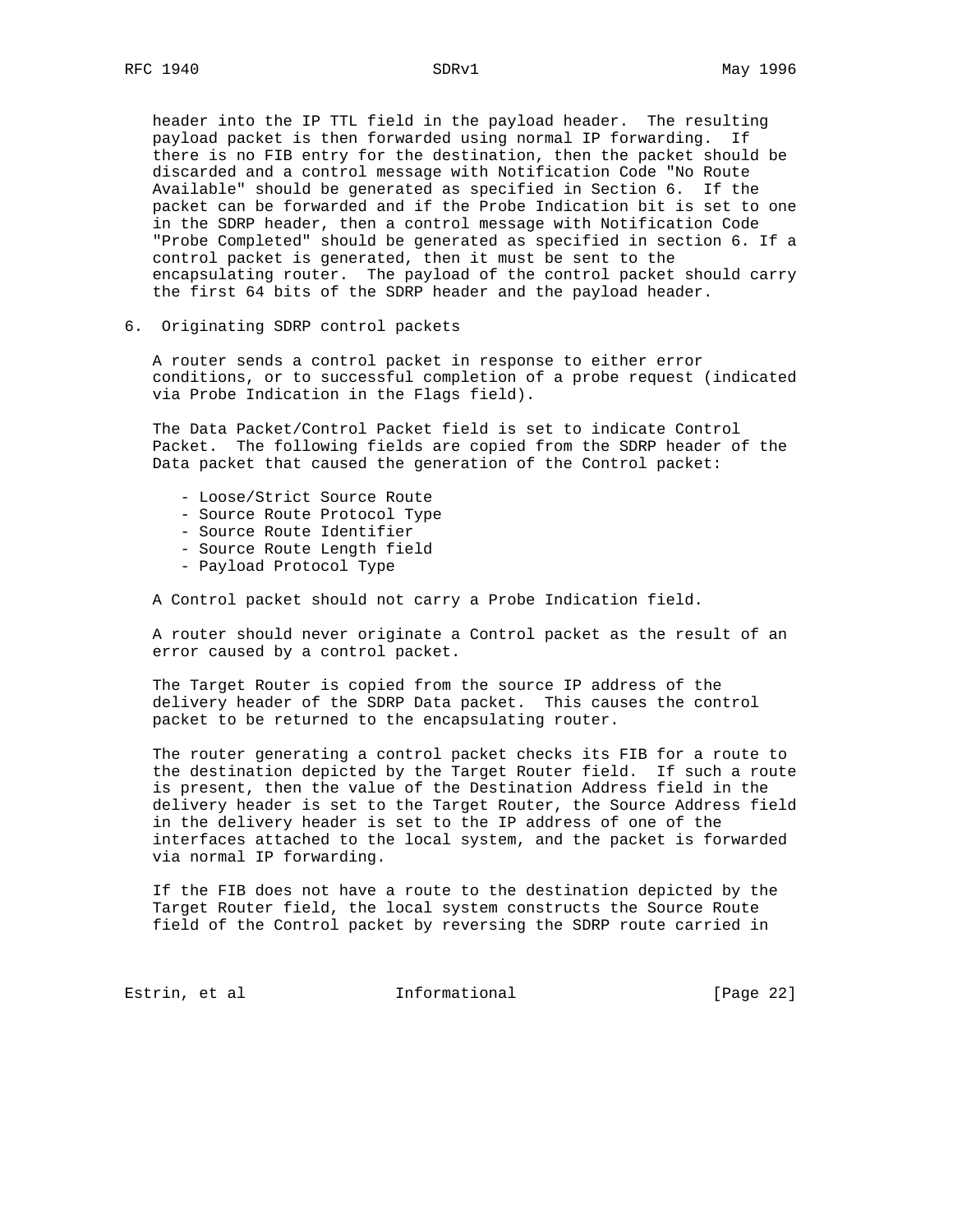the Source Route field of the Data packet, sets the value of the Next Hop Pointer to the value of the Source Route Length field minus the value of the Next Hop Pointer field of the SDRP data packet that caused generation of the Control Packet. All Loose/Strict Source Route change bits in the new source route should be set to 0 (loose source route).

 The contents of the Payload field depends on the reason for generating a control packet.

 The resulting packet is then handled via SDRP Forwarding procedures described in Section 5.2.

7. Processing control information

 A router participating in SDRP may receive control information in two forms, SDRP control packets from other routers and ICMP messages from routers that do not participate in SDRP, but are involved in forwarding SDRP packets.

7.1 Processing SDRP control packets

 Most control packets carry information about some SDRP routes used by the router. To correlate information carried in the SDRP control packet with the SDRP routes used by the router, the router uses information carried in the SDRP header of the control packet, and optionally in the SDRP payload of the control packet (if present).

 In general, receipt of any SDRP control packet that carries one of the following Notification codes

- No Route Available
- Strict Source Route Failed
- Unimplemented SDRP Version
- Unimplemented Source Route Probe Type

 indicates that the corresponding SDRP route is presently not feasible, and thus should not be used for packet forwarding. The router must mark the affected routes as not feasible, and may use alternate routes if available.

 The router may at some later point attempt to use an SDRP route that was marked as infeasible. The criteria used for retrying routes is outside the scope of this document and a subject of further study. It need not be standardizes and can be a matter of local control.

Estrin, et al informational [Page 23]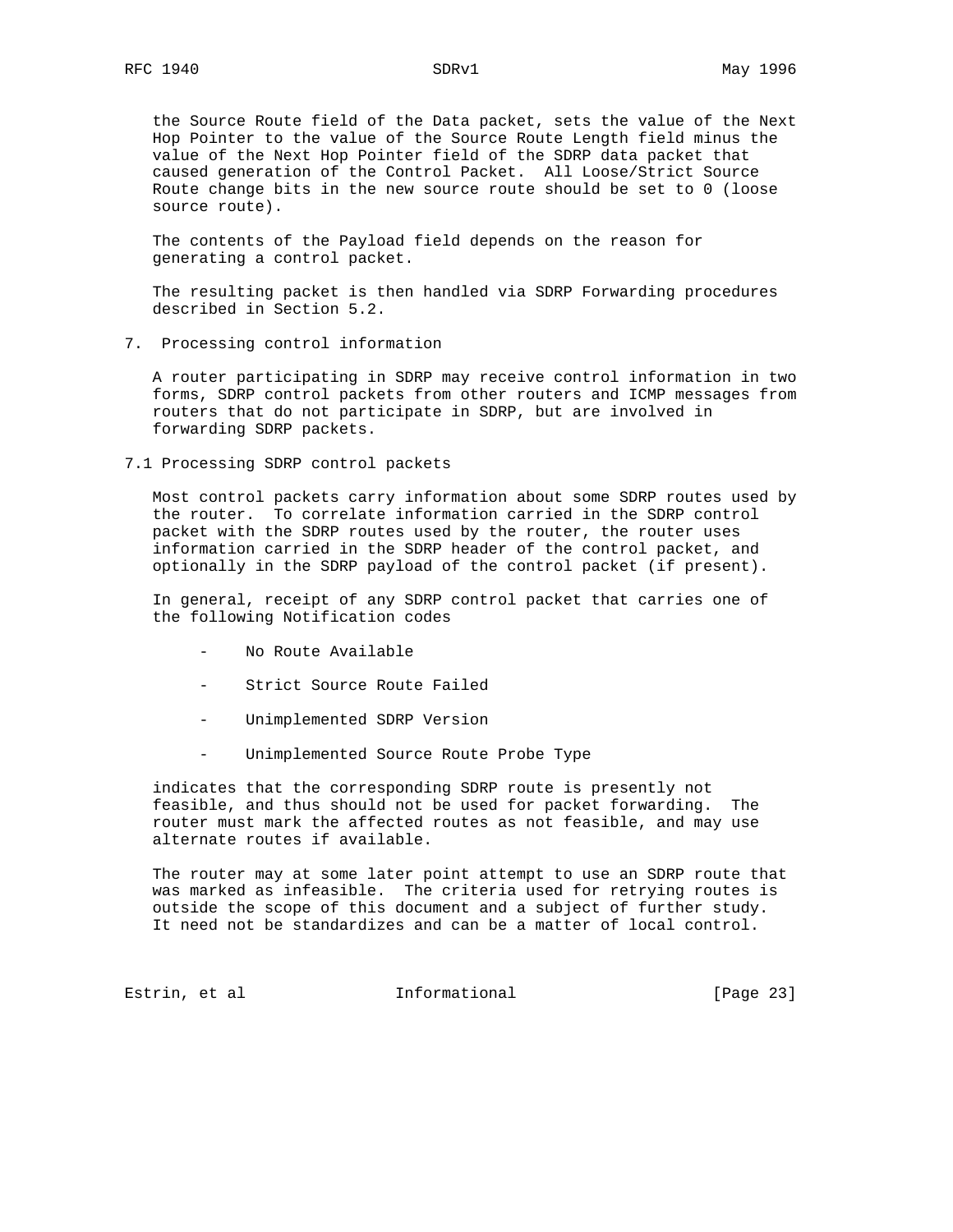Receipt of an SDRP control packet that carries "Probe Completed" Notification code indicates that the corresponding SDRP route is feasible.

 Receipt of an SDRP control packet that carries the "Transit Policy Violation" Notification Code shall be interpreted as follows:

- If the control packet carries no payload data then the corresponding SDRP route violates transit policy regardless of the content of the payload packet carried along that route.
- If the control packet carries only the payload header, then the corresponding SDRP route violates transit policy due to the content of the payload header.
- If the control packet carries the payload header and the transport header, then the corresponding SDRP route violates transit policy for the particular combination of payload and transport header contents.

 If a router receives an SDRP control packet that carries "Hop Count Exceeded" Notification Code, the router should use the information in the payload of the Control packet to construct an ICMP Time Exceeded Message with code "time to live exceeded in transit" and send the message to the host indicated by the source address in the Payload Header.

7.2 Processing ICMP messages

 To correlate information carried in the ICMP messages with the SDRP routes used by the router, the router uses the portion of the SDRP datagram returned by ICMP. This must contain the Source Route Identifier of the SDRP route used by the router.

 ICMP Destination Unreachable messages with a code meaning "fragmentation needed and DF set" should be used for SDRP MTU discovery as described in Section 9.

 All other ICMP Unreachable messages indicate that the associated route is not feasible.

8. Constructing D-FIBs.

 A BR constructs its D-FIB as a result of participating in either BGP or IDRP. A BR must advertise a route to destinations within its domain to all of its external peers (BRs in adjacent domains), via BGP or IDRP. In BGP and IDRP, a BR must advertise a route to destinations within its domain to all of its external peers (BRs in adjacent domains).

Estrin, et al informational [Page 24]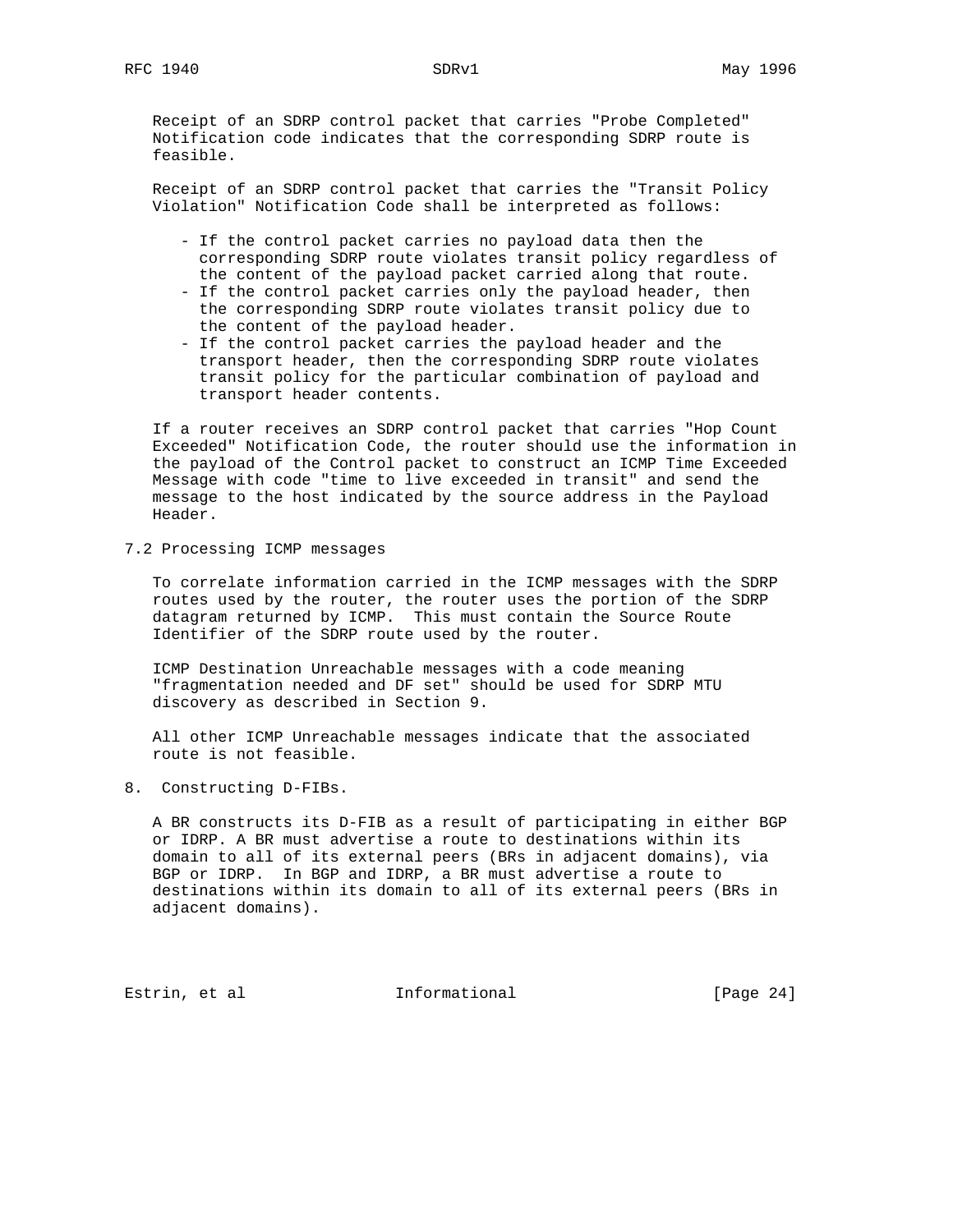If a BR receives a route to an adjacent domain from a BR in that domain and selects that route as part of its BGP or IDRP Decision Process, then it must propagate this route (via BGP or IDRP) to all other BRs within its domain. A BR may also propagate such a route if it depicts an autonomous system other than the adjacent domain.

 Since AS numbers are encoded as network numbers in network 128.0.0.0, it is possible to also advertise a route to a domain in BGP or IDRP.

# 9. SDRP MTU Discovery

 To participate in Path MTU Discovery ([6]) a router may maintain information about the maximum length of the payload packet that can be carried without fragmentation along a particular SDRP route.

SDRP provides two complimentary techniques to support MTU Discovery.

 The first one is passive and is based on the receipt of the ICMP Destination Unreachable messages (as described in Section 7.2). By combining information provided in the ICMP message with local information about the SDRP route the local system can determine the length of a payload packet that would require fragmentation.

 The second one is active and employs the Probe Indicator bit. If an SDRP data packet that carries the Probe Indicator bit in the SDRP header and Don't Fragment flag in the delivery header triggers the last router on the SDRP route to return an SDRP Control packet (with the Notification Code "Probe Completed"), then the information carried in the payload header of the control packet can be used to determine the length of the payload packet that went through the SDRP route without fragmentation.

#### 10. Acknowledgments

 The authors would like to thank Scott Bradner (Harvard University), Noel Chiappa (Consultant), Joel Halpern (Newbridge Networks), Christian Huitema (INRIA), and Curtis Villamizar (ANS) for their comments on various aspects of this document.

# Security Considerations

Security issues are not discussed in this memo.

Estrin, et al informational [Page 25]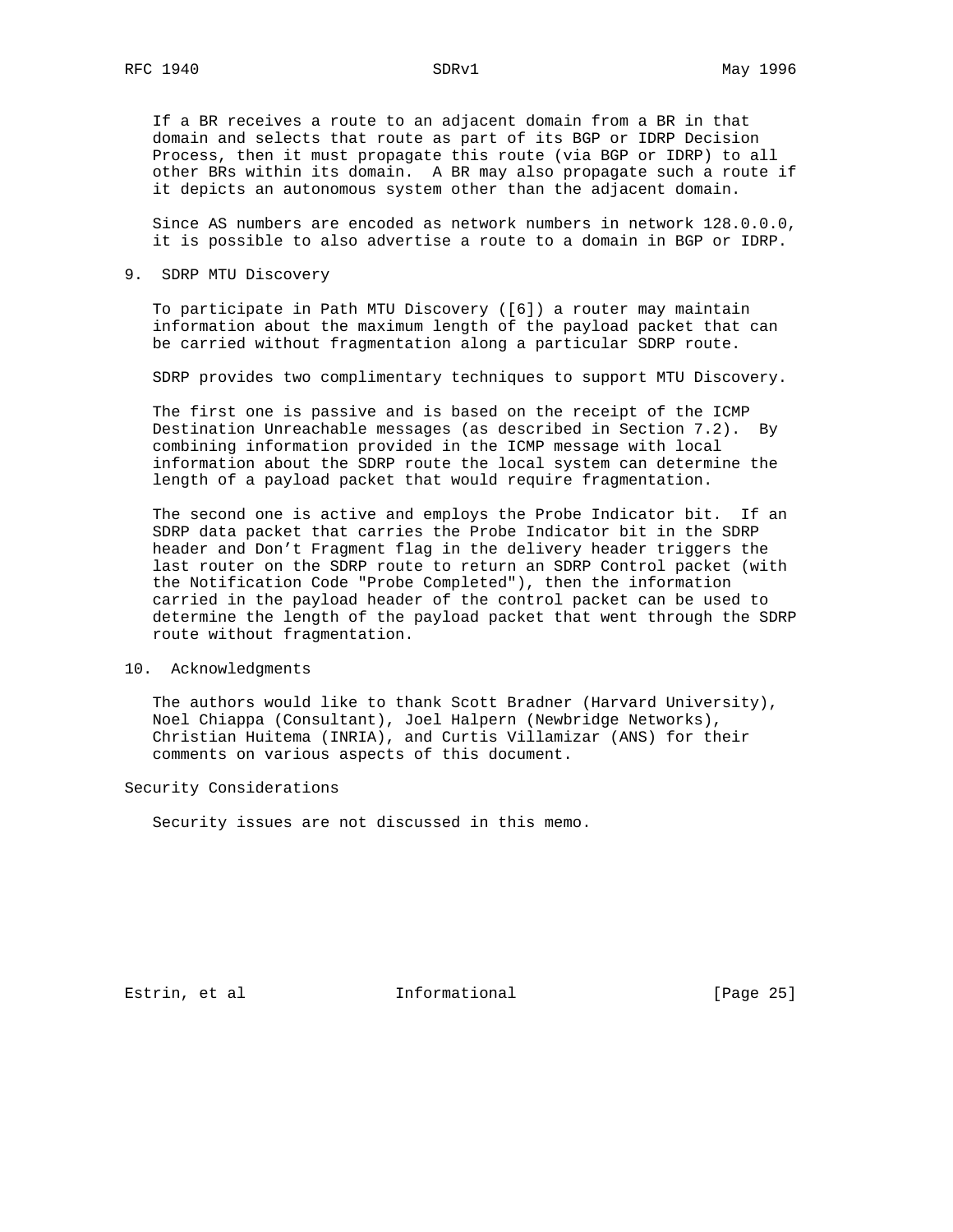Authors' Addresses

 Deborah Estrin USC/Information Sciences Institute 4676 Admiralty Way Marina Del Rey, Ca 90292-6695.

 Phone: +1 310 822 1511 x 253 EMail: estrin@isi.edu

 Tony Li cisco Systems, Inc. 1525 O'Brien Drive Menlo Park, CA 94025

 Phone: +1 415 526 8186 EMail: tli@cisco.com

 Yakov Rekhter Cisco systems 170 West Tasman Drive San Jose, CA, USA

 Phone: +1 914 528 0090 Fax: +1 408 526-4952 EMail: yakov@cisco.com

 Kannan Varadhan USC/Information Sciences Institute 4676 Admiralty Way Marina Del Rey, Ca 90292-6695.

 Phone: +1 310 822 1511 x 402 EMail: kannan@isi.edu

 Daniel Zappala USC/Information Sciences Institute 4676 Admiralty Way Marina Del Rey, Ca 90292-6695.

 Phone: +1 310 822 1511 x 352 EMail: daniel@isi.edu

Estrin, et al informational [Page 26]